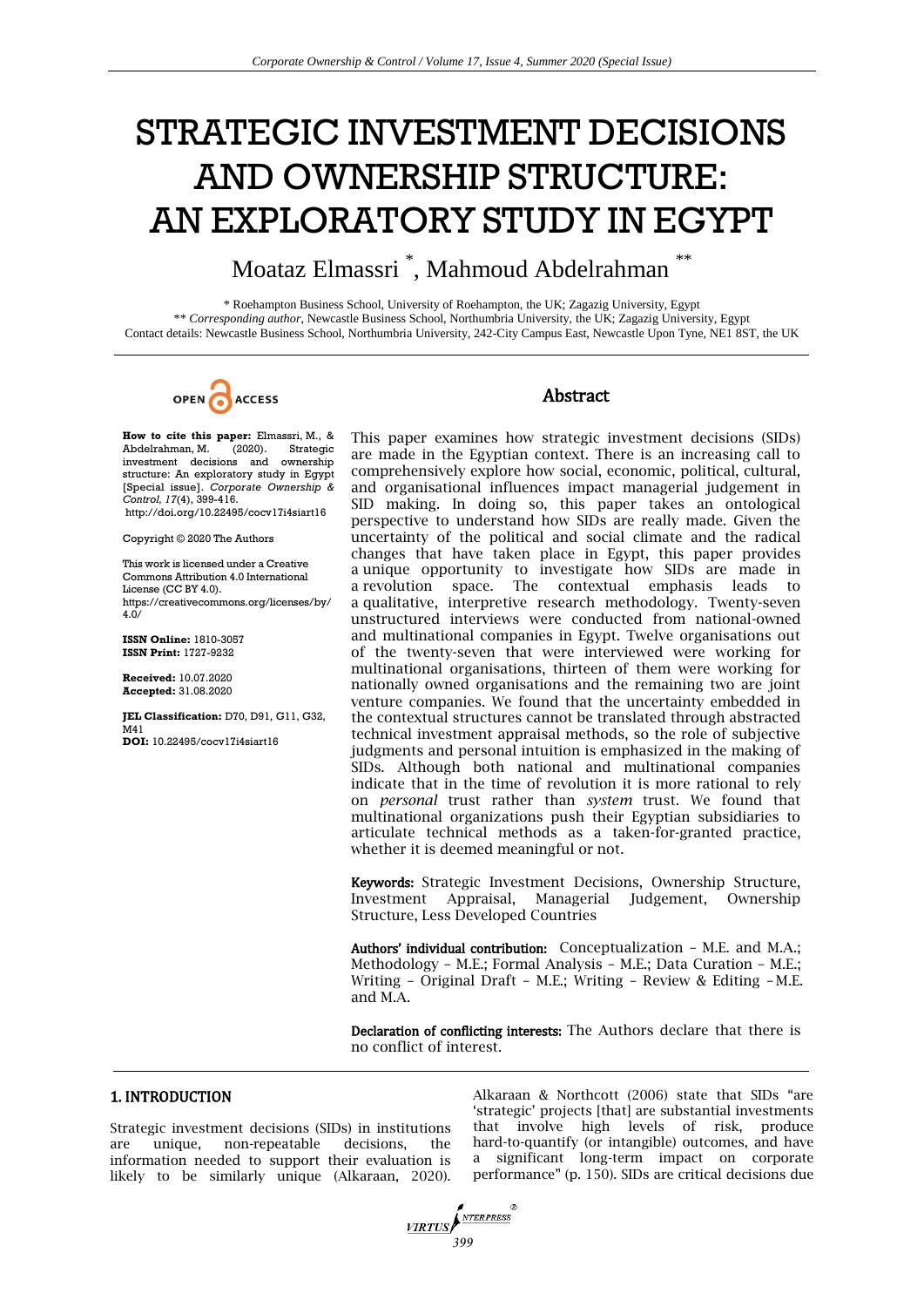to the initial capital costs incurred, but also because they affect future unit production, costs and revenues (Nair, 1995). Corporate performance is also used to support internal decision making by top management and employees (Nigri, Del Baldo, & Agulini, 2020).

Prior SID literature can be divided into two groups. The first group represents the traditional perspective of SIDs, which suggests that technical appraisal methods are the main consideration in taking SIDs. In this category, SIDs are viewed as objective decisions, taken by employing appropriate project appraisal techniques. Basically, many studies (Bosch, Montllor-Serrats, & Tarrazon, 2007; Cary, 2008; Magni, 2009; Bennouna, Meredith, & Marchant,  $2010$ ) examined "what" investment appraisal techniques are employed in taking SIDs. The traditional SID perspective aims to economically rationalise SIDs as investment appraisal methods presumably play this role in optimising the attainment of a pre-determined goal. Accordingly, many critics raised against the traditional perspective of SIDS. Morgan  $(1988)$  argues that "the existence of techniques and data for evaluating projects in a uni-dimensional way tends to encourage uni-dimensional decision making" (p. 483). Consequently, another stream of research (Slagmulder, Bruggeman, & van Wassenhove 1995; Carr & Tomkins, 1996; Kaplan & Norton, 2000) introduces alternative methods used in evaluating organizational performance (e.g., balanced scorecard and real options) in the SID context. These methods integrate financial and non-financial factors in assessing SIDs. However, integrated approaches may still view SIDs from the technical perspective. These methods quantify non-financial factors and use statistical methods to examine "what" should be employed. This leads certain researchers (Elmassri, Harris, & Carter, 2016; Harris, Northcott, Elmassri, & Huikku, 2016) to explore SID making from a process and people perspective. This perspective does not view SIDs to be objective decisions, but rather considers that these are subjective decisions based on subjective judgements. Thus, while the traditional perspective represents SIDs as objective, technical, and as an analytical tool to "take" SIDs, the process and people perspective represents SIDs as judgemental, based on contingencies. The difference between these two approaches constitutes the introduction of elements of subjectivity, increasing qualitative, non-quantifiable elements, and moving from a "static concept" of decision to a "dynamic concept", which enables us to grasp more in-depth understanding about SIDs.

Although institutional framework outlines the SIDs all around the world, this issue in less developed countries (LDCs) and emerging economies is even more critical. Alam, Uddin, and Yazdifar (2019), Peng, Wang, and Jiang (2008) and Meyer, Estrin, Bhaumik, and Peng (2009) highlighted that institutional framework is more sensitive to firms' SIDs and performance in LDCs. The process and people perspective also enable this study to investigate how the decision makers in an LDC context such as Egypt understand the meaning of Western management accounting systems (MAS), derived from Western culture. It explores how

agents in an LDC evaluate the role of Western technical methods, in the Egyptian context; especially in the post-revolution period within a high level of uncertainty. This context provides a unique opportunity to explore how decision makers in Egypt, as an LDC in transition, view the use and adoption of Western MAS for both national and multinational owned companies. This will help us to better understand how SIDs are made in Egypt and how the ownership structure can construct such decisions.

The Egyptian government's economic policies represent an attempt to encourage multinational companies (MNCs) to invest in Egypt, which raises another question. Should the MNCs operating in Egypt continue adopting their Western technical structure in the Egyptian context, especially within this extremely uncertain environment post the revolutions? Ghoshal and Nohria (1989) found that the structures of multinational organisations are not homogeneous throughout the organisation, but flexible to fit the different environmental structures faced by the different national subsidiaries. However, Pfeffer (1981) argues that organisational structures are dependent on internal power relationships within the organisations, not on the organisations' external structures. Thus, we need to understand how the ownership structure can influence the adoption of Western technical methods in the SID context. Therefore, this research addresses the following main research question:

• How are SIDs<sup>1</sup> really made in the Egyptian *context?*

There is also a sub-question:

 *How/does the ownership structure affect the adoption of Western technical structure in an LDC as the Egyptian context?* 

This study extends and contributes to both the management accounting and SID literature, as *empirically*, investigating how SIDs are really made is under-presented in the SID literature. Most prior studies (Hickson, Butler, Cray, Mallory, & Wilson, 1986; Carr, 2006; Carr, Kolehmainen, & Mitchell, 2010; Emmanuel, Harris, & Komakech, 2010) investigate the influence of specific factors, either internal or external, on SIDs. This study *comprehensively* explores how SIDs are really made, how social, economic, political, and contextual influences interact with the managerial judgements and personal intuition to shape the decision makers' subjective decisions. In addition, there has been little attention to how SIDs are made in the Egyptian Context. The Egyptian context as an LDC provides a unique context to study how SIDs are made. Given the social and political climate and the radical changes that are happening in Egypt – signalled after two revolutions.

The paper structures as follows after positioning the study in the extant literature, we then present the study and methodology employed. Then, the empirical section examines how SIDs were made in the Egyptian context, how ownership structure impacted the SIDs making process. Finally, we summarise our contributions and conclusion.

 <sup>1</sup> This thesis does not examine how a specific SID(s) is made. However, it investigates how the process & people perspective and the Egyptian post-revolution context interact to shape the process of making SIDs.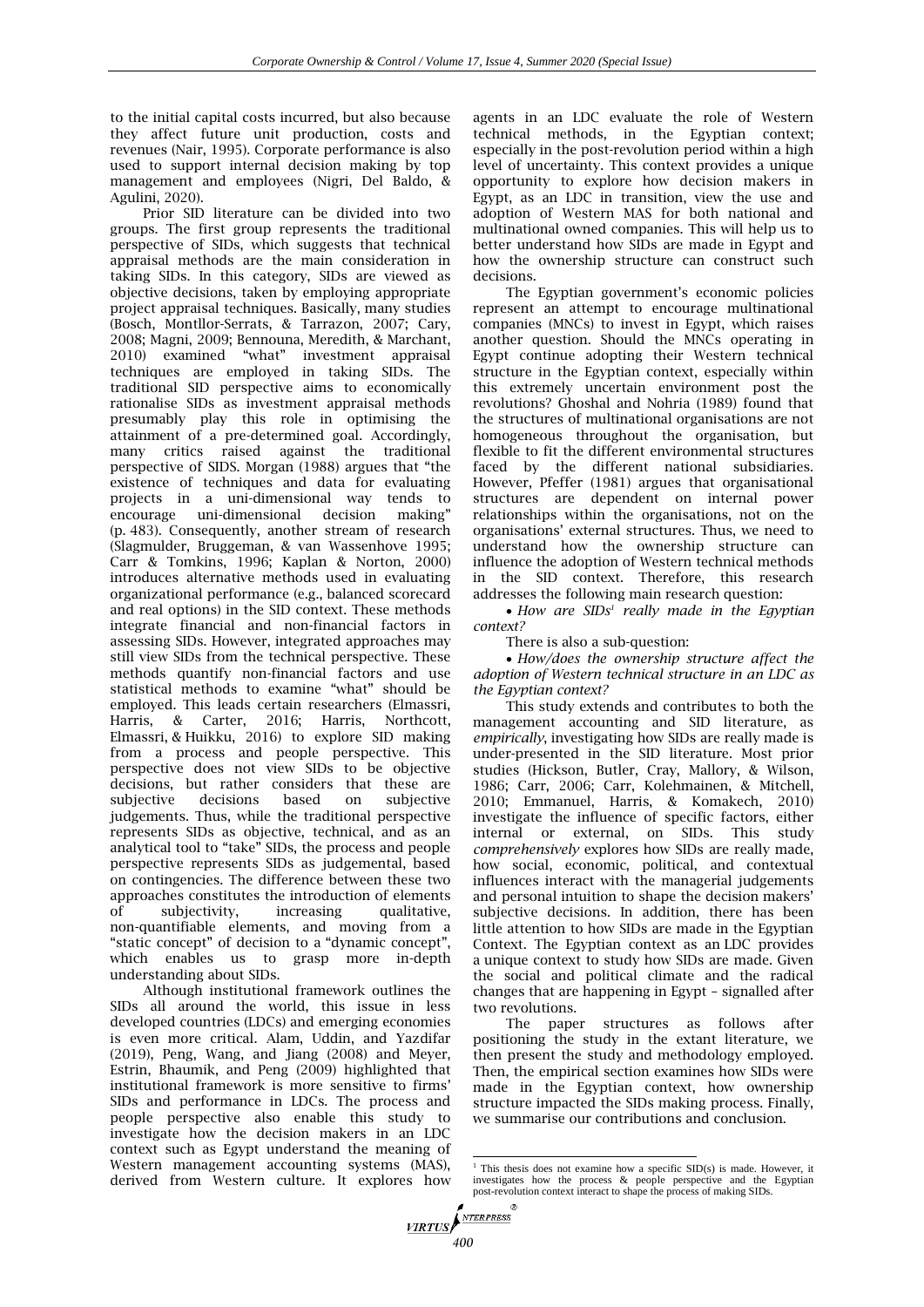#### 2. LITERATURE REVIEW

In reviewing SIDs literature, the traditional perspective of SIDs (Haka, Gordon, & Pinches, 1985; Abdel-Kader & Dugdale, 2001; Arnold & Hatzopoulos, 2000) argues that it is rational to employ technical methods (e.g., net present value (NPV) and internal rate of return (IRR)) in the taking of SIDs; it does not matter whether these techniques fit a certain context, as these techniques are objective and universal. SIDs are isolated from social, political, cultural and contextual influences. In addition, this group of studies embodies the positivistic research paradigm. This group views SIDs as objective, and, by focusing on taking the most efficient and effective decision, the research concentrates on what decision tools should be adopted. For the purposes of this study, and due to the nature of internal and external influences in the making of a SID, viewing SIDs as objective, technical decisions are inconsistent with the nature of SIDs and inappropriate for this study.

Strategy is such a complex, contextual idea, with a number of interrelationships, that the technical approach is too simplistic. Thus, concentrating on the SID as technical results in limiting and assuming what is meant by strategy. The meaning of strategy depends on many influences: personal, contextual, organisational, behavioural, economic, and political. These influences change the meaning of strategy contextually, from one person to another. This study aims to investigate "how" SIDs are made, rather than identifying the 'best' or 'most effective' technical approach to SIDs. This research aims to explore the influence of managerial judgements, as well as the political, contextual, organisational, economic, and cultural aspects of SIDs, in addition to the project appraisal and risk assessment tools on making SIDs. The focus is holistic. Equally, this research holds that each SID is particular and unique and holds that particularity and uniqueness.

The process and people SID perspective (Carr & Tomkins, 1996, 1998; Carr & Harris, 2004; Alkaraan & Northcott, 2006; Carr et al., 2010) support the notion of bounded rationality in making SIDs. In making a SID, there are many influences that preclude the taking of an "absolute" rational decision; SIDs are conditional (Scapens, 1985). The role of managerial judgements cannot be ignored, and isolating SIDs from their cultural, social, organisational and political context is meaningless. Kostyuk and Barros (2018) highlight that "the strategic committee should play a more important role in the ex-ante preparation – in conjunction with consultancies and executive directors – of the strategic plans that the board must be discussed more deeply" (p. 26). Furthermore, Caton, Goh, and Ke  $(2019)$  find that "firm value tends to increase when equity incentives are combined with a friendly board of directors and conclude that the negative effects of CEO power on firm value reported by others are limited to firms with weak CEO equity incentive compensation plans and arms-length boards of directors" (p. 19).

This research supports the notion that Western management control systems (MCS) must be adapted in application to LDCs, due to unique, particular

political, social and cultural aspects in each LDC. These studies (Elmassri et al., 2016) move our understanding of SIDs from "taking" a decision to "making" a decision. However, this work is still not complete. When we examine existing literature for an understanding of how SIDs are made in Egypt, it is clear that there is a range of factors that decision makers need to consider, but not how they influence the decision or why they influence the decision. Further work about 'how' SIDs are made is needed.

There are four lines of research regarding the prior SIDs literature which show the development of SID literature, and the movement from quantitative to qualitative, objective to subjective decision making.

The first line identifies appropriate technical methods that should be employed in taking SIDs, focusing only on quantitative methods. The second line of research articulates both quantitative and qualitative factors by introducing integrated methods but still views SID as an objective process. The first and second lines of research constitute the traditional/technical perspective on SIDs, representing the SID as an objective decision, identifying 'what' are the appropriate methods that should be used in order to 'take' an economic rational decision. Contrastingly, the third and fourth research approaches construct SIDs as an interrelationship of social, political, economic, cultural and organisational influences.

These influences impact upon the subjectivity the managerial judgements. Both of these approaches focus more on making SIDs rather than taking them, but they fail, generally, to answer the core question of 'how' SIDs are made. They investigate the impact of a certain influence(s), rather than exploring the complex interrelationships between these social, political, cultural, economic, contextual, and organisational influences and the role of managerial judgement. In addition, the third line of research employs inappropriate research methods in investigating how qualitative aspects can influence SIDs, by using quantitative methods to examine a qualitative characteristic.

Consequently, this perspective constitutes a movement from a positivist-informed paradigm to a socially constructed paradigmatic approach. Adopting a socially constructed paradigm enables researchers to interpret and understand how complex interrelationships between various aspects influence and construct a SID. Figure 1 depicts the main differences between traditional and process & people perspectives.

#### **Figure 1.** Traditional vs process & people perspectives



| Ouantitative                  | Oualitative                    |
|-------------------------------|--------------------------------|
| Positivism                    | Social constructionism         |
| <i>Static</i> "strategy"      | Dynamic "strategy"             |
| A focus on <i>objectivity</i> | A focus on <i>subjectivity</i> |
|                               |                                |

*401*

**VIRTUS** 

NTERPRESS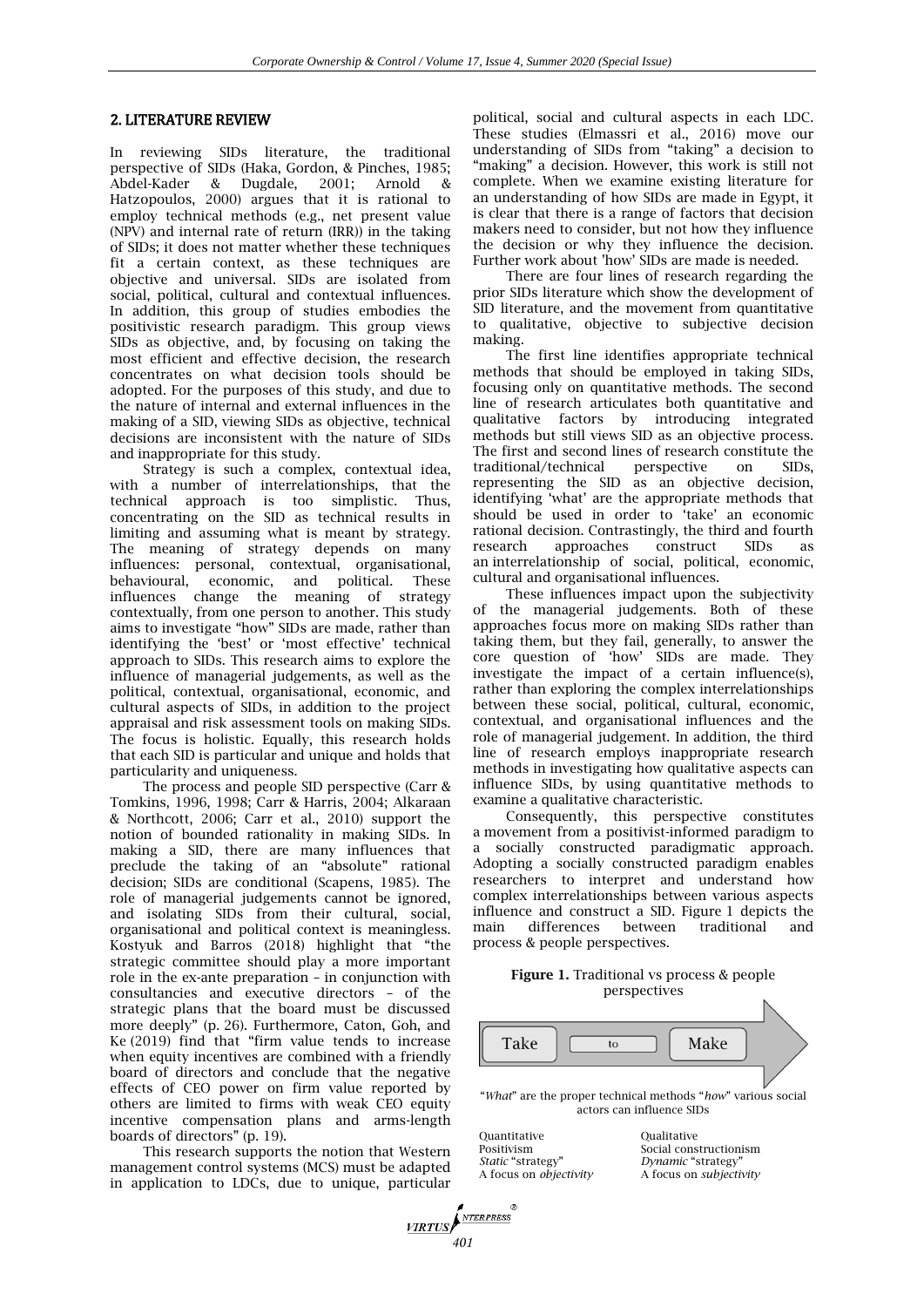This study holds that SIDs should be viewed from the people and process perspective. This perspective explores the strategic context of SIDs, which enable us to investigate how SIDs are really made. This research extends prior research by *comprehensively* exploring how social, economic, political, cultural, organisational and contextual influences impact upon managerial judgement. These complex interrelationships will help us to understand better how SIDs are made. This cannot be achieved by investigating the impact of a specific influence in isolation from other influences. Equally, the abstraction and simplification of the positivist philosophy are inappropriate. It is therefore necessary to investigate how SIDs are made by employing unstructured approaches to collecting and analysing data. This study also extends this analysis, as Egypt is less a developing country, but rather is a developing post-revolution context following the revolution. As recent events in Egypt demonstrate, the re-development process is extremely unstable when compared to prior developing country studies.

Thus, this research is situated within management accounting literature that views SIDs from a process and people perspective, not the technical perspective. However, this study extends this by investigating how SIDs are really made and comprehensively exploring how social, economic and political influences impact managerial judgement. In addition, this thesis extends the group of studies (Uddin & Hopper, 2001; Wickramasinghe, Hopper, & Rathnasiri, 2004; Tsamenyi, Noormansyah, & Uddin, 2008; Hopper, Tsamenyi, Uddin, & Wickramasinghe, 2009) that argue that MAS in LDCs should differ from those in advanced capitalist countries. Those studies were conducted in a relatively stable environment compared to the current extremely uncertain post-revolution context.

There has been little attention to how SIDs are made in the Egyptian context. Such a focus is needed given the current social and political climate and the radical changes that are happening in Egypt. The government is introducing a new social system aimed at narrowing the gap between rich and poor. How do these new social, political and economic policies influence SIDs in the Egyptian context? How do these complex interrelationships between the new social, political and economic reforms influence SIDs in Egypt? How does the 'new hope' as signalled by the revolution influence SIDs? This context provides a unique opportunity to explore how Egypt, as an LDC in transition, views the use and adoption of Western MAS. This will help us to understand better how SIDs are made in Egypt. Elmassri et al. (2016) explore the SIDM in the Egyptian context from the 25th January 2011 to the 30th June 2013. However, this study extends that by covering a period from June 2016 to August 2018 with more focus on the ownership structure influence on making SIDs. This enables us to observe how SIDs are made in an extremely uncertain post-revolution periods and in a quiet politically stable period.

Therefore, Section 4 empirically answers these addressed questions in relation to the prior literature. However, before presenting the empirical analysis it is worth discussing the appropriate research methodology and methods for the study. The next section addresses what, how and why questions, to identify the appropriate research paradigm, methodology and methods.

# 3. RESEARCH METHODOLOGY

This study focuses on how decision makers interact with various social actors, how their intuition and managerial judgement is socially constructed by the political, social and economic structures. Consequently, social constructivism is an appropriate epistemological position for this study. A hermeneutic paradigm, which is one strand of interpretivism, enables an understanding of how SIDs are made. A hermeneutic paradigm holds that subjective judgements cannot be isolated from understanding the process, which is suitable to explore how various structures can shape the subjective judgements of the agents. In addition, there is a link between hermeneutics and social constructivism. Both embrace the idea of intersubjectivity; the role of cognitive psychology; and understanding of social phenomena with a socio-cultural context.

Accordingly, to fit with the research paradigm a constructivist methodology is employed. This methodology allows a critical evaluation that enables interviewees' responses, to explore how SIDs are socially constructed. It also allows a move between data analysis and relevant literature to guide the thematic development and subsequent data collection. This facilitates the process of hermeneutics and generated in-depth understanding of how SIDs are really made.

The current study employs a mix of data collection methods. A combination of unstructured interviews and document analysis was employed. Unstructured interviews provided descriptions about how SIDs are really made and, a subjective understanding of social reality.

Unstructured interviews are an appropriate method for this study for the following reasons:

1) Subjectivity is an important aspect in making SIDs. Therefore, there is a need to employ a method which has the ability to explore the subjectivity dimension. Unstructured interviews are based on interviewees' subjective responses which reflect the situation in which they are involved (Gray, 2009). Howarth (2004, p. 338) argues, also, that unstructured interviews are appropriate in gaining a subjective understanding of social reality.

2) In order to understand how SIDs are made in the Egyptian context, there is a need to gain, from interviewees' views, qualitative, in-depth descriptions about SIDs. Howarth (2004) argues that unstructured interviews provide an in-depth description of events and processes. In addition, it is crucial to understand SIDs from the interviewees' views; how they understand SIDs from their own time frames. May (1997) argues that with unstructured interviews:

―*Interviewees talk about the subject in terms of their own frames of reference. By this, I mean drawing upon ideas and meanings with which they are familiar. This allows the meanings that individuals attribute to events and relationships to be understood on their own terms*" (p. 113).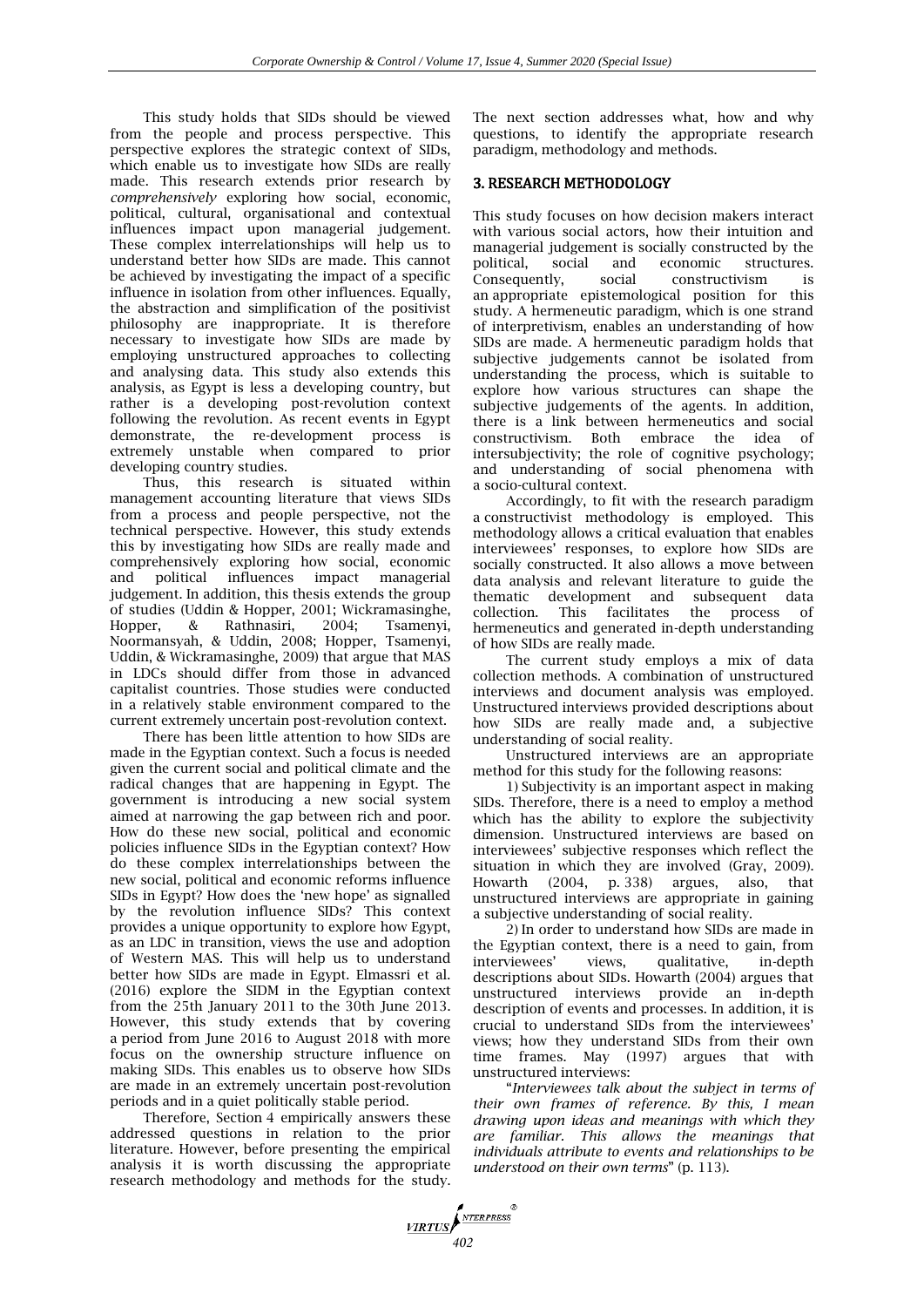3) The study is an exploratory study that aims to explore how SIDs are really made. May (1997) suggests that for general exploratory and phenomenological studies unstructured interviews are the most appropriate.

Twenty-seven unstructured interviews (seventeen males and ten females) were conducted; each one took from sixty to ninety minutes. Twenty-one interviews and were conducted from the 1st of April 2013 until the 30th of June 2013 and six interviews were conducted from the 1st June 2016 to the 30th August 2018. Thus, interviews were conducted before and after the second revolution on the 3rd of July 2013. With the interviewees' permission, most interviews were tape-recorded. The average managerial experience of each interviewee was around 27 years. Managerial experience is an important aspect of investigating how such critical decisions ―SIDs‖ are made. Twelve organisations out of the twenty-seven that were interviewed were working for multinational organisations, thirteen of them were working for nationally owned organisations and the remaining two are joint venture companies. At the beginning of each interview, we briefly explained the research objective and clarify that this study is only for academic purposes. Each interviewee was asked an open question about how SIDs are made The topics might include questions about how the new political regime, in Egypt, could influence these decisions, and how the new Egyptian government programme, concerning social and economic development, could influence SIDs, as well as if and how Western technical methods were adopted.

The combination of research methods is used to strengthen confidence in the study's findings. Decrop  $(1999)$  argued that "using multiple methods paves the way for more credible and dependable information‖ (p. 159). This research used both unstructured interviews and document analysis. Each method contributed to fulfilling the research objectives. Document analysis, as a secondary source, provided non-reactive information about the features of the political, social and economic regimes in the Egyptian context. This analysis enabled us to critically evaluate the interviewees' responses across all the interviews. Thus, unstructured interviews and document analysis are complementary and not replacement methods.

Given the uncertainty embedded in the political, economic and social structures since the revolution, it is not sufficient to use a single method in collecting the data. The combination of methods is an effective way to overcome the weakness of each used method (Gray, 2007). There are inconsistencies between various documents, governmental reports and the interviewee's response. Therefore, there is a need for multiple data collection methods to grasp thick

understanding of the Egyptian uncertain context in order to be able to analyse and interpret the research data.

This study employs thematic analysis, a form of discourse analysis. Unlike content analysis, thematic analysis interprets both implicit and explicit meanings. It is crucial to understand how various internal and external factors influence SIDs. Namey, Guest, Thairu, and Johnson (2008) argue that thematic analysis "moves beyond counting explicit words or phrases and focuses on identifying and describing both implicit and explicit ideas" (p. 138).

Although this study depicts a research framework based on prior literature, this did not prevent us from being open to revising this framework based on the data collected. In addition to the a *priori* themes, new themes emerged through the empirical data. During the field work, we wrote down field notes based on observation and interviews. We were keen to critically evaluate the interviewees' responses, through presenting other interviewees' opinions, findings of prior literature, some quotations from the media, newspaper, or government reports. This helped us to develop the preliminary ideas that emerge from interviews and observations

After each interview, a continuous comparison was made between the empirical data and the key themes from the literature. The comparison explored the similarities or differences between the empirical material and literature, so new themes emerged. We avoided reaching premature conclusions at this stage, so no leading questions relating to the summarised themes were addressed. As additional interviews were conducted and analysed, both the pre-existing and the emergent themes were further modified and more field notes were made.

The data are analysed in relation to prior literature, resulting in an empirical section analysis, as explained in the next section.

### 4. EMPIRICAL ANALYSIS

In the light of prior literature first, we focused the interviews on two groups: 1) the external influences; and 2) the internal influences. This approach explored how various structures shape the interviewees' judgement in making their SIDs. Then, these two groups were analysed in accordance with ownership structure: 1) multinational organisations; and 2) nationally owned organisations<sup>2</sup>. These types of ownership structures allowed us to capture multiple versions and interpretations of how the power of parent companies and certain subordinates can ‗produce/resist' technical investment appraisal methods.

 $\mathcal{D}$ NTERPRESS **VIRTUSI** *403*

 <sup>2</sup> We do not mean that nationally-owned companies are state-owned companies, however, we mean by this private-owned companies that owned by Egyptian persons or institutions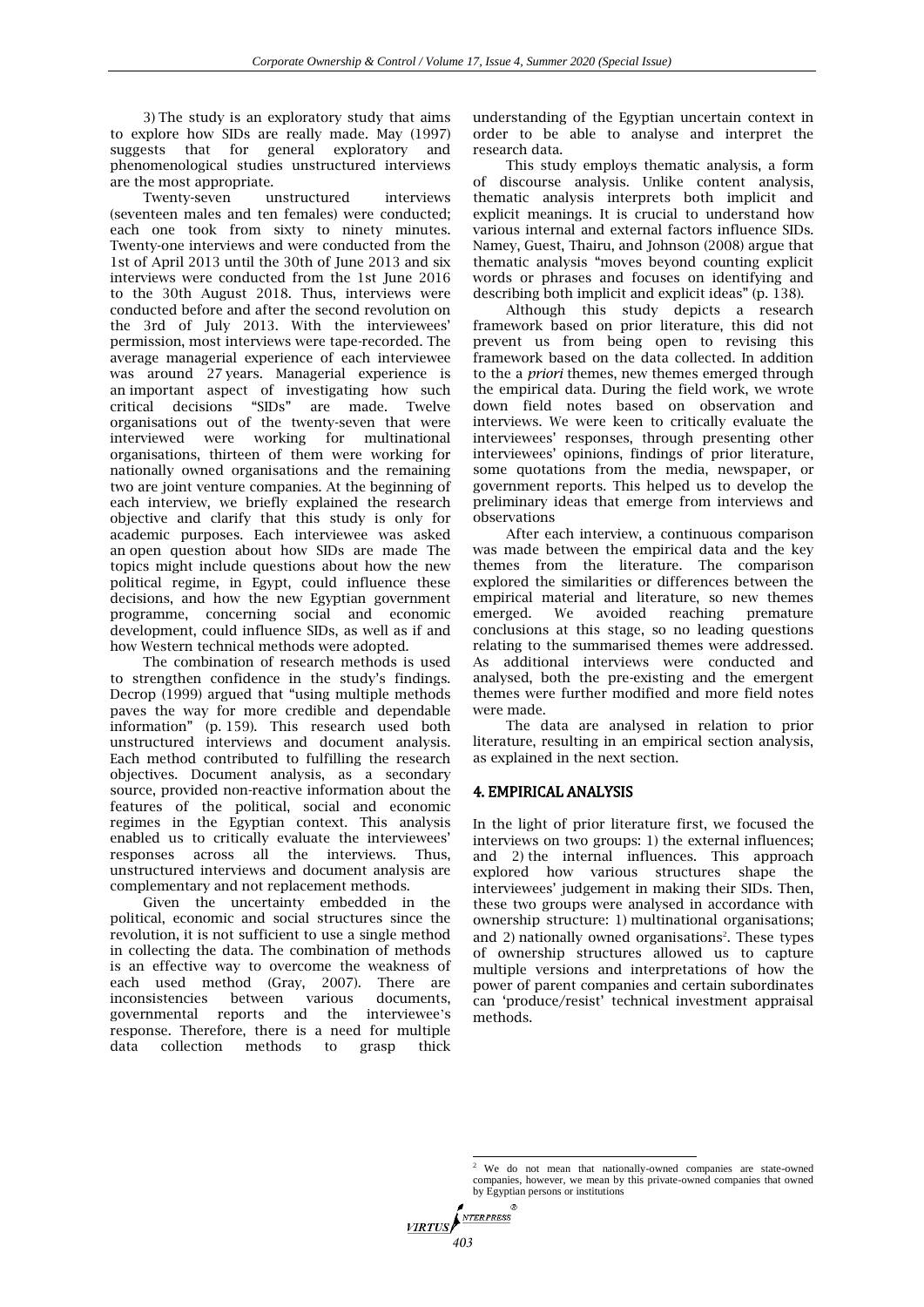**Figure 2.** Final thematic map



Through the process of initial coding the categories, an initial thematic map was produced, containing many themes (e.g., security, social influence, government regulations, instable political situation, economic conditions, currency issues, employees' rights, new regime and others), with few interrelationships between the themes. However, through the field work, the initial thematic map was refined, and a number of themes were grouped into

one theme, so there are themes and sub-themes with many complex interrelationships. After the completion of the field work, we started writing-up and recording the findings, resulting in a final thematic map (see Figure 2) with two main themes and many sub-themes. The two main themes are internal and external influences presented in Table 1 with the themes the interviewees explicated.

|  |  |  |  | Table 1. Summary of preliminary thematic analysis |  |  |  |
|--|--|--|--|---------------------------------------------------|--|--|--|
|--|--|--|--|---------------------------------------------------|--|--|--|

| Themes                                         | Source (interviewees)                      |  |  |  |
|------------------------------------------------|--------------------------------------------|--|--|--|
| <b>External influences</b>                     |                                            |  |  |  |
| Political instability                          |                                            |  |  |  |
| Transparency, accountability and control       | 1, 4, 7, 8, 11, 17, 18, 19                 |  |  |  |
| Security                                       | 1, 2, 3, 4, 7, 10, 13, 14, 16, 20          |  |  |  |
| Government decisions                           | 1, 2, 3, 5, 10, 11, 12, 13, 17, 20, 21     |  |  |  |
| Economic corruption                            |                                            |  |  |  |
| Foreign currency                               | 2,5,9,12,13,18,20,22                       |  |  |  |
| Commodities                                    | 4,17,18,21                                 |  |  |  |
| Social environment                             |                                            |  |  |  |
| Customers' attitudes                           | 3,4,6,11,12,15,17,21,27                    |  |  |  |
| Competitors' attitude                          | 2,3,6,8,9,12,13,15,18,21                   |  |  |  |
| <b>Internal influences</b>                     |                                            |  |  |  |
| Organisational structure and corporate culture |                                            |  |  |  |
| Ownership type                                 | 1, 3, 5, 8, 11, 14, 16, 19, 20, 21, 24, 26 |  |  |  |
| Employees' attitudes                           | 1,4,5,6,8,9,11,13,14,16                    |  |  |  |
| Investment appraisal methods                   | 5,6,7,9,10,11,13,19,20,21                  |  |  |  |
| Managerial judgement                           |                                            |  |  |  |
| Intuition                                      | 1,2,4,7,8,9,10,14,18,19,20,24              |  |  |  |
| Cognitive Psychology decision making           |                                            |  |  |  |
| Heuristics (personal experiences)              | 1,2,3,4,5,6,7,9,10,12,13,14,18,19,21       |  |  |  |
| Framing (risk preference)                      | 1,8,9,14,19,25                             |  |  |  |
| Consensus                                      | 1,2,5,8,9,14,18,19,21,26                   |  |  |  |

It is also important to mention that the influence of the Egyptian culture, as an LDC, is emphasised through its effect on certain internal factors. For instance, the empirical data show that the Egyptian culture prevents Western MASs, especially technical methods, from being adopted in

*VIRTUS* ANTERPRESS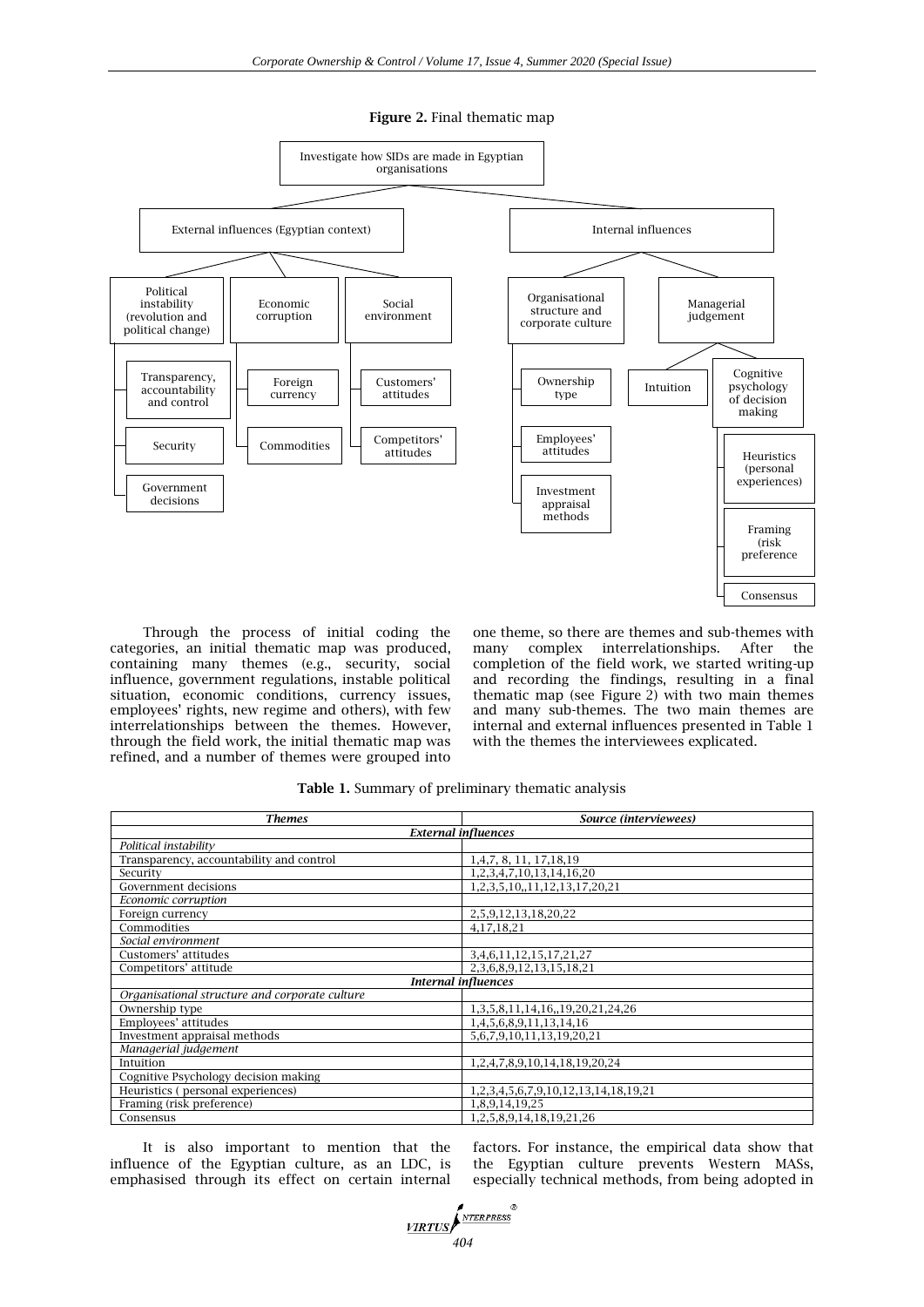the Egyptian context. It was also found that personal intuition and managerial judgement are shaped by the Egyptian culture. This emphasises the importance of the cultural aspect in the SID context.

# 4.1. External influences

Investment decisions are significant but sometimes are affected negatively by some external factors. For instance, Kostyuk, Mozghovyi, and Govorun (2018) highlight that the investment decisions are negatively influenced by the disclosure of a press release on corporate governance. Furthermore, many studies (Carr & Tomkins, 1996; Arnold & Hatzopoulos, 2000; Carr, 2005; Emmanuel et al., 2010, Harris & Elmassri, 2011; Elmassri et al., 2016) highlight the influence of the socio-political context in making investment decisions. Almost all the interviewees in our study stated that the political, economic and social aspects, since the revolution, create an uncertain business environment. This uncertainty seems to be extreme, as the political situation is unstable and changes rapidly. The next sections explain each theme of the external factors and how they influence SIDs and other internal factors.

### 4.1.1. Political influences

Since the revolution, three government cabinets have taken over. Two of them were caretaker cabinets and the third was appointed by the elected president. This creates an unstable political environment. There are unclear governmental plans, rapid changes in government regulations, and a lack of security, transparency, governmental control, and reliable information.

The Vice President of a nationally-owned automobile company stated that the lack of governmental transparency influenced SIDs. The company was planning to open a new showroom; and some government institutions announced that they might issue a new tax law that would increase the tax on the automobile sector.

―*There is no transparency; no one knows whether there is new tax legislation or not, so there is a doubt of making a decision to open a new*  showroom. We have to wait" (Vice President).

The interviewee stated that, within the expected increase in the fuel prices, the government plans to issue new tax legislation. He argued that the lack of transparency and the ambiguity of the government regulations increase the level of uncertainty. Consistently, Delmas and Tokat (2005) argue that the political and regulatory environment is an important source of uncertainty for organizations. The government might create uncertainty by changing the regimes that govern organisations' abilities to capture the profits of their operations (Teece, 1986). Thus, government regulations might increase the level of uncertainty since the revolution, which influences the process of making SIDs.

In addition, the owner of a nationally owned pharmaceutical company argued that the new health and safety assessment rules influence SIDs. He stated that "after considering the new health and safety standard, we have postponed the decision".

*VIRTUS* 

Thus, government practices influence the process of making SIDs. This is consistent with Grundy and Johnson's (1993) proposed framework of context categories that potentially affect the SID process. One of these categories is political & governmental influences. They investigated how managers understand the linkage between financial/strategic approaches in making investment decisions, in a group learning approach with eight managers from UK companies, and found that political activities can influence investment decisions.

In addition to the lack of security, most interviewees mentioned that the lack of accountability and government control led to the absence of a reliable source of information, which is a crucial dimension in making SIDs. The Vice President of an automobile company stated that how SID is made without relying on a reliable source of information. He mentioned that there is an independent government institution that provides current and future information about all the automobile companies that operate in Egypt. This institution has various sources of information, including the numbers, types and models of cars the companies have sold each month. Before the revolution, each company was keen to provide this information as it received information about competitors. There were legal sanctions on companies that refused to provide this type of information. The interviewee mentioned that since the revolution, and due to the absence of governmental control, unfortunately, most of these companies have either stopped providing this information or provide inaccurate information, which influences the process of making SIDs. Similarly, Duncan (1972), Lawrence and Lorsch (1967), Davis, Marino, Aaron, and Tolbert (2011) argue that since information about external changes is intrinsically difficult to predict, managers cannot understand what the major events or changes in their business are and when they feel unable to predict something accurately, it influences the decision making process.

Arguably, political uncertainty has its economic and social consequences, as many interviewees stated that political instability results in economic and social corruption. The next section presents how economic and social aspects are influenced by the political climate and how they influence SIDs.

### 4.1.2. Economic and social influences

Since the revolution, the economic situation, arguably, has had social consequences. Some interviewees stated that the economic situation has changed customers' taste and pushed them to stop buying some commodities. The Marketing Director of a company that manufactures hygiene products stated:

―*Before joining this company, I was working in a toy company. After the revolution, our sales rapidly went down. From our market studies, we realised that customer taste has changed. Customers' behaviour is altered toward political issues; they are no longer keen to buy toys for their kids (I think this is due to the economic situation as well), so we were thinking to open a new branch, but the decision was postponed*" (Marketing Director).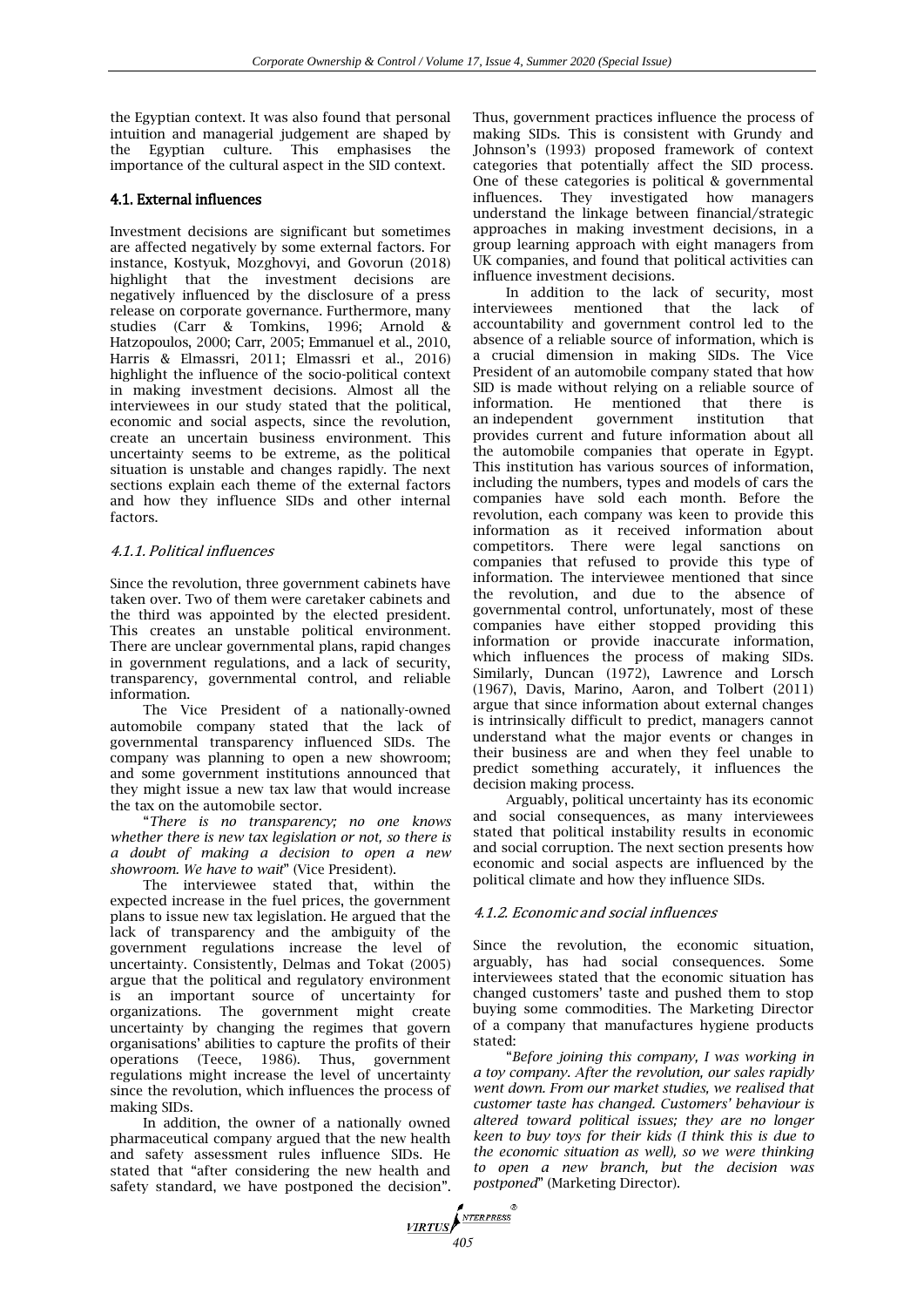The toy company was planning to expand through opening a new branch. However, toys as a commodity are no longer in sufficient demand by customers. Arguably, the change in customers' preferences in the Egyptian context can be illustrated through the concepts of international economics theory. It explains that differences in consumers' preferences in different countries may be due to political and economic aspects (Krugman & Obstfeld, 1997).

The political situation also influences the social dimension in the Egyptian context. Many interviewees stated that the lack of security and governmental actions changed many customers' behaviour.

―*Unfortunately, due to the lack of security, we are thinking to stop opening new stores now*‖ (Investment and Planning Director).

The Investment and Planning Director of a multinational communication company stated that the lack of security encouraged some customers to behave in a dysfunctional way. This company was planning to expand and open new stores. However, the behaviour of some customers was one of the influences that pushed them to abandon this plan.

Since the revolution, political and economic aspects have resulted in a change of competitor behaviour. The Middle East sales director of an MNC that produces hygiene products mentioned that political and economic instability influences competitors' attitude. Some competitors behave differently and do not follow the market price rules. They reduce their products' selling prices to be able to continue operating in the market. These actions exist in the absence of accountability and a government control mechanism. It was also noticed that most of this group of interviewees worked in national owned companies (NOCs), which need to continue operating in the market. This leads NOCs to act differently in order to survive. Miller (1993) argues that the perceptions and interpretations of managers in an uncertain context can change due to their personal characteristics and motives. Due to the current economic climate, the need to survive and keep operating in the market might change the decision makers' behaviour and actions.

In brief, the empirical data show that since the revolution, political instability has influenced economic and social aspects, which creates an uncertain environment that influences SIDs. Schneider and De Meyer (1991) argue that strategic actions depend upon perceptions and interpretations of the external environment. Thus, the role of personal interpretations and subjective judgements is crucial in understanding the influence of the external environment on the process of making SIDs. The next sections discuss the influence of managerial judgements and other internal factors on such decisions and how these factors are affected by external pressures.

### 4.2. Internal influences

This section analyses the internal factors that emerged from the empirical data in accordance with the psychological constructs presented in the descriptive framework of Emmanuel et al. (2010). The internal influences are classified into two

themes, managerial judgement and organisational structure and corporate culture. However, the influence of internal factors on SIDs has different meanings than prior literature, as this study, unlike prior literature, considers the influence of both external and internal factors on SIDs. The effect of external factors and the Egyptian culture re-construct the relationship between the internal factors and SIDs, which changes the meaning of these internal factors. Consequently, this section discusses each theme and examines how it influences SIDs. These sections also investigate the relative values of certain internal factors since the revolution for both MNC and NOCs. Finally, the interrelationships between internal themes and external influences are highlighted.

# 4.2.1. Organisational structure and corporate culture

There is a line of research (Emmanuel et al., 2010) that raises the importance of organisational structure throughout the process of making SIDs. However, the empirical data raise many patterns to explain the influence of organisation structure and corporate culture from different perspectives than those in the literature. The following sections discuss these themes and explain how these patterns influence SIDs and how they are influenced by external aspects.

#### Ownership structure

Ten organisations out of the twenty-one that were interviewed are multinational companies; nine of them are nationally-owned companies and the remaining two are joint venture companies. MNCs and joint venture companies have almost the same properties, and the empirical data do not highlight any dichotomy between these two types of organisations. However, there is a difference between NOCs and MNCs in the SIDs context. The main difference is that NOCs have only two choices, either to continue operating by making new investment decisions in order to survive or to shut down. On the other hand, MNCs have additional options; for instance, they can hold any SIDs and operate in Egypt relying on support from the parent companies, or they can shut down the Egyptian subsidiaries and still survive, as they have many subsidiaries all over the world. The empirical evidence shows that this difference is the main factor in constructing the meaning of SIDs in both types of organisation.

A Director of Investment of a multinational construction company stated that making SIDs in this company was different than in his former company.

―*This is a multinational company that can easily move its investments from one country to any other country. This happened in in Iraq and Syria*‖ (Director of Investment).

This interviewee was working in a NOC, although his former company is one of the leading companies in the Egyptian market, the motive to keep operating in the market pushed it to accept some SIDs, regardless whether these decisions were the best. However, MNCs take their time in making SIDs and these decisions are based on the strategic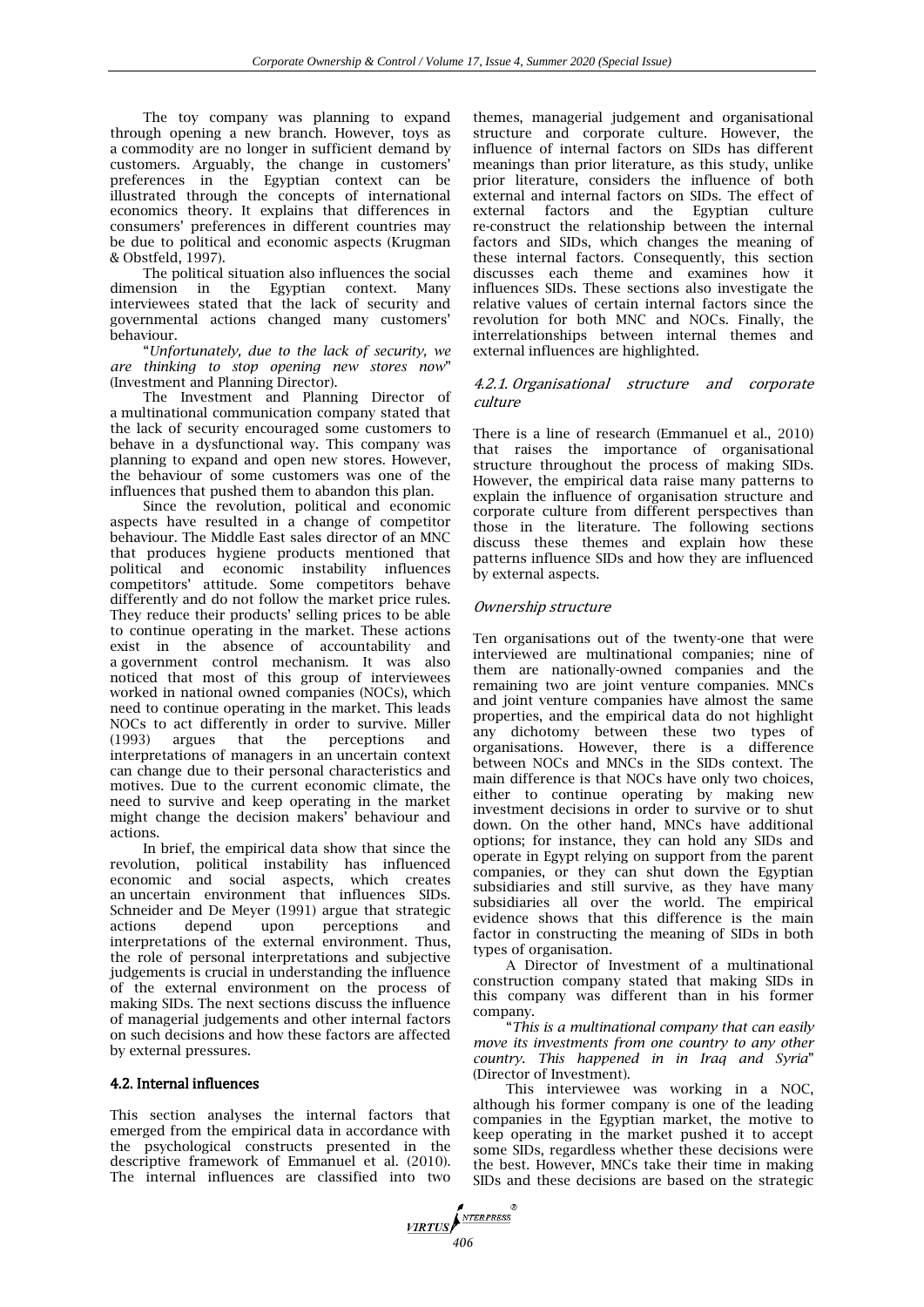plan of the company. MNCs can stop operating in unstable markets, if necessary, as they have the option to operate in other international markets. This enables MNCs to keep their strategies and structures, whatever is the external environment in their subsidiaries. On the same note, Morsicato and Radebaugh (1980) argue that subsidiaries' can make decisions in accordance with the standardised system of their parent companies, rather than their own special environment. In contrast, Ghoshal and Nohria (1989) argue that the structures of MNCs are not homogeneous throughout the organization; however, they are flexible enough to be adapted to different environmental influences faced by the different national subsidiaries. The empirical analysis of this study shows that due to power relationships, MNCs keep certain structures and change others; for instance, they keep Western technical investment appraisal methods and change the rewards system.

On the other hand, most interviewees of NOCs mentioned that they needed to make SIDs:

―*We still have to make investment decisions, we must survive …. If we shut down this business, you know how many workers and employees' redundancies will be…. In this chaos, you cannot control employees' reactions*‖ (Chief Financial Officer).

This interviewee works at an Egyptian leading glass processor company in the Middle East and Africa. It has a strong competitive advantage as it is unique in bending and processing larger than normal glass dimensions. It employs approximately 1,850 employees. He stated that since the revolution, his company had to make SIDs not only to increase its market share or maximise its profits but to survive and keep operating. He mentioned that they had to keep operating; there was no other choice. Even if the decision makers did not believe that they had to make SIDs because of the employees. This huge number of employees will have a severe reaction if the company stopped operating or even cut some jobs.

Therefore, as NOCs need to survive and keep operating they have to consider the employees' opinions in making their SIDs. Perrow (1970) found from a case study, that sales department employees are the most influential, as they have the most power in the company which enables them to influence management decisions. Guy (2003) argues that power that makes a difference in the process means ‗*bargaining power*'. Bargaining power is derived from dependence; that is, the more *A*  depends on *B*, the more bargaining power *B* has over *A* (Bacharach & Lawler, 1981). Since the revolution, NOCs depend more on their employees, as they are the key drivers of survival. Also, MNCs depend on their subsidiaries as they have more information about the current Egyptian context, especially in the absence of reliable information sources since the revolution. Thus, as subordinates are influential, they might gain more bargaining power in the process of making SIDs.

Therefore, it is important to understand how, since the revolution, the subordinates' attitude has been changed and how the influence of ownership structures can affect the subordinates' power capacities. The next sections show how ownership structure influences the role of subordinates' attitude and Western investment appraisal methods in making SIDs.

*MRTUS* ANTERPRESS<sup>®</sup>

# The attitude of subordinates

In 2012 there were 1,969 protests by employees – in public and private sectors – compared with 530 protests in 2010 (Al-Ahram, 2013). Given the chaos and lack of security, most interviewees mentioned that the attitude of employees has dramatically changed. The extremely uncertain political, economic and social climate shapes subordinates' attitude.

Since the revolution, the role of labour unions is more important. This encourages many employees and workers to criticise their social and economic conditions. They use the new space of democracy to raise their objections, especially within the absence of security. This leads subordinates to change their attitude.

Arguably, the influence of subordinates in making SIDs depends on the ownership structure. The need to survive for NOCs gives employees more bargaining power, so their opinions are considered in making SIDs. On the other hand, subsidiaries cannot exercise their bargaining power in MNCs, as they know that such corporations could shut down the Egyptian subsidiary, so they have little influence in making SIDs.

A business owner of a NOC that constructs metal products mentioned that workers exert pressure to increase their salaries and reduce their working hours. This puts the company under constant pressure, which influences managers' judgement about prospective projects. Although some projects are not ideal, the company may accept them in order to survive and meet its commitments to the workforce. This interviewee had received an offer from an Italian company to buy his company. Despite his desire to sell the business, he was worried about the reaction of employees to this decision. Thus, he decided to continue and try to make SIDs be able to survive and pay the employees' salaries, which have been raised twice since the revolution. The employees' bargaining power pushed the decision makers to consider their opinions in making SIDs. The interviewee mentioned that since the revolution he had changed his management strategy. Each month there was a meeting with the employees, and it had become easier for employees to access his office. He was keen for them to feel that they are close to each other. He, many times, spent his lunch break with the employees, eating and chatting informally. Employees have started to notice the difference in treatment and appreciate this; they feel that their voices are heard. There is a need to build trust among employees, they are the only group that can support the company in keeping operating; all other parties (e.g., the government, customers, and competitors) push it to shut down. The owner of the business stated that he consulted the employees before making any SIDs, and involved them in making decisions because even if a decision was not profitable, they could make it profitable. Thus, the role of subordinates in making SIDs has expanded since the revolution. Their bargaining power pushes decision makers to consider their opinions in making SIDs.

Parent companies also need to consider their subsidiaries' opinion in making SID, in this highly political uncertain context. Ring, Lenway, and Govekar (1990) argue that the political risk for MNCs is increased when the host (subsidiary) government changes its regulations, which affect the company's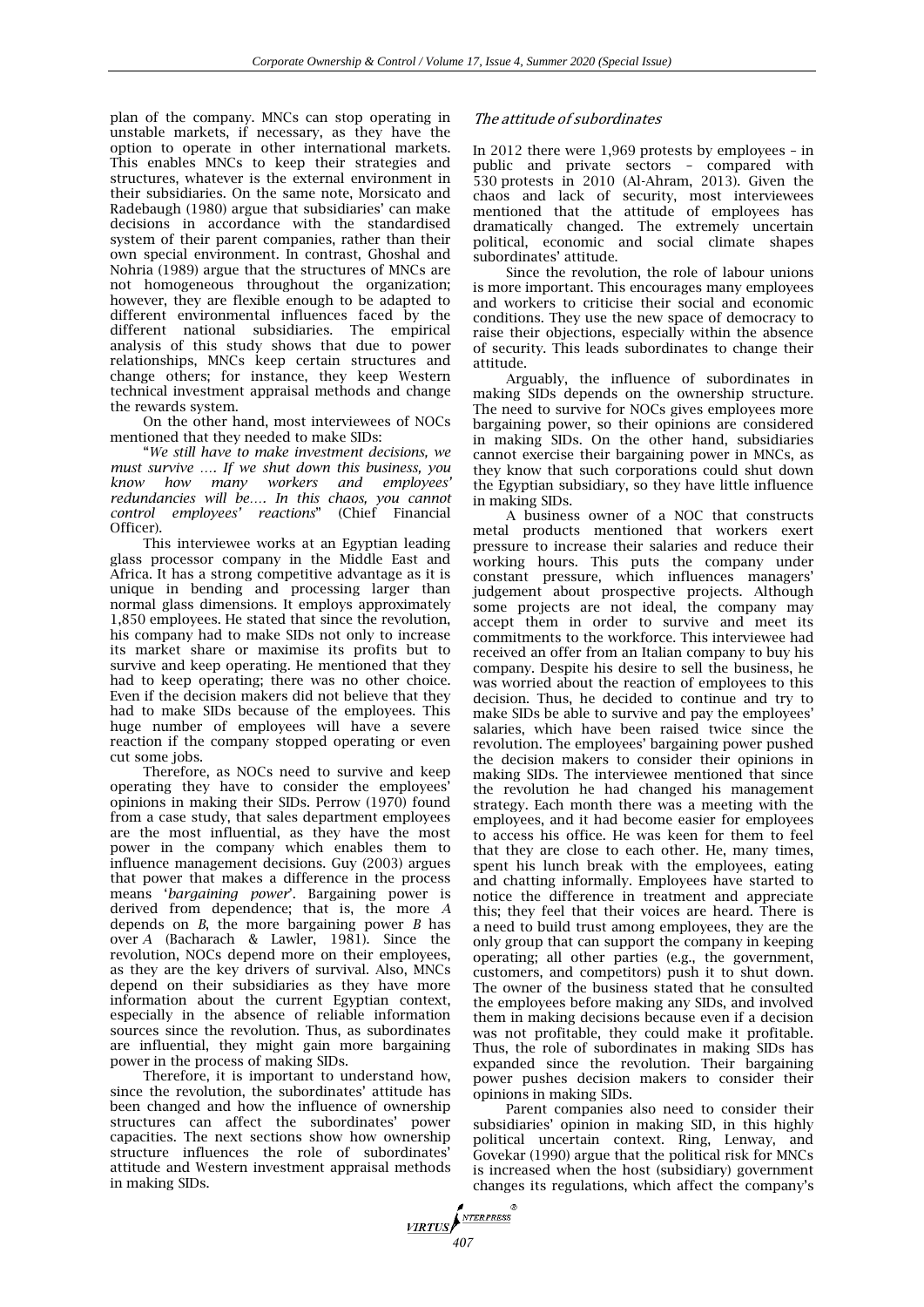ability to operate and transfer key resources into or out of a country. Post the revolution, Egyptian behaviours and norms have changed; even the government behaviour in terms of laws and regulations are challenged as well. Kostova and Zaheer (1999) claim that subsidiaries violating country's laws and regulations might create tremendous legitimation problems for MNCs, which  $enhances$  the subsidiaries' institutional power. Equally, Dörrenbächer and Gammelgaard (2011) argue that if there a difficulty in understanding the host-country institutional settings, because to do so effectively requires some understanding of host-country norms and values, this increases subsidiaries' institutional power.

In the absence of reliable sources of information, parent companies become more dependent on their subsidiaries to provide them with information. Once the subsidiaries have strategic information, they have the ability to act in a manipulative way. Surlemont (1998) argues that if subsidiaries can exercise their influence on headquarters through a combination of their strategic information and manipulative behaviour, then subsidiaries have micro-political bargaining power. Such power leads parent companies to consider their subsidiaries' opinions.

―*After the revolution, the parent company asked us in preparing any business proposal to provide detailed narratives about the political, social and economic situation; in addition to our judgement about how can we evaluate the business proposal, as*  we are more involved with the Egyptian context" (Director of the Middle East and Africa planning and logistics).

This interviewee worked in a multinational oil company, where she had ten years' experience. She mentioned that since the revolution, the parent company asked them to report their judgement about the current situation in Egypt. Through many informal meetings, the Egyptian subsidiary realised that the parent company needed to grasp as much information as possible about the Egyptian context from the people who are engaged in day-to-day operation with the Egyptian people and the Egyptian government, especially in an extremely uncertain context, with a very little reliable information available. Thus, the parent company understood that the subsidiary could exercise its micro-political bargaining power and institutional power to shape SIDs, so its opinion should be considered in making such decisions.

However, the ownership structure enables/constrains the influence of subordinates in making SIDs. One interviewee highlighted the difference in employees' attitudes in different types of organisation.

―*Based on my experience from a NOC, some employees have more power to change management decisions. They might have the ability to stop any decision or revise it*‖ (Vice President Exploration and New Ventures of Multinational Oil Company).

NOCs' employees know that the company wants to operate and its last option is to shut down. The NOCs have to operate in Egypt and rely on the Egyptian market, especially after the decline of exports since the revolution, due to the economic situation and the weakness of the Egyptian pound. This gives NOCs' employees bargaining power to exercise over the management and making SIDs. However, MNCs have other options; they can hold their investment in Egypt or even maintain their level of activity and close their branch in Egypt. Although post the revolution subsidiaries have gained more power, the ownership structure and the ability to operate outside Egypt prevent the subsidiaries from exercising such power.

The interrelationship between the ownership structure and the subordinates' role raises some important questions. Due to the need to survive, does the role of subordinates overcome all other aspects? Does the role of employees have more relative value than employing investment appraisal techniques? Is this role the same for NOCs and MNCs? The next section discusses these questions and explains how the external influences and the power capacities of certain factors shape the relative values of technical methods in the making of SIDs. It also explains how Egyptian culture affects the adoption of Western MAS.

### Investment appraisal methods

There is a debate in the literature on the role of investment appraisal methods in the making of SIDs. Some studies (Jog & Srivastava, 1995; Bosch et al., 2007; Cary, 2008; Magni, 2009) that view the SID from a traditional perspective consider the investment appraisal methods as the main influence in accepting or rejecting an investment proposal. However, the process and people perspective emphasises the role of political, social, economic, contextual and intuition aspects in making SIDs.

The prior literature also raises the issue of adopting Western MAS in LDCs. Some studies (Hopper & Armstrong, 1991; Uddin & Hopper, 2001; Wickramasinghe et al., 2004; Tsamenyi et al., 2008) argue that MAS in LDCs should differ from those in advanced capitalist countries due to different cultural, economic and socio-political circumstances. As this debate is one of the main arguments of this research, we examine how investment appraisal methods influence SIDs in an LDC like Egypt, how the unstable political aspects influence the relative value investment appraisal method, and whether the influence of technical methods is the same in NOCs and MNCs. Accordingly, the empirical data examines, in a post-revolution context:

 whether decision makers rely only on the technical methods in making SIDs or not;

• how decision makers understand the meaning of technical methods as one tool of Western MAS, and what is their relative value in making SIDs; and

 how the ownership structure influences the adoption of Western investment appraisal technical methods.

Most interviewees argued that the investment proposal should include information about the NPV and IRR of the projects, but these are not the only criteria for acceptance or rejection of projects. Employing technical methods does not mean ignoring, for instance, personal intuition and managerial judgement.

―*Doing numerical studies is quite important. However, positive numbers do not mean accept the project, and in the same way, negative numbers do not mean reject the project. Numbers are only a guide to make a decision. I cannot deny the role of our board's experience and their judgement in deciding whether to accept a project or not… making*  decisions is not a mathematical equation<sup>"</sup> (Vice President).

**VIRTUS**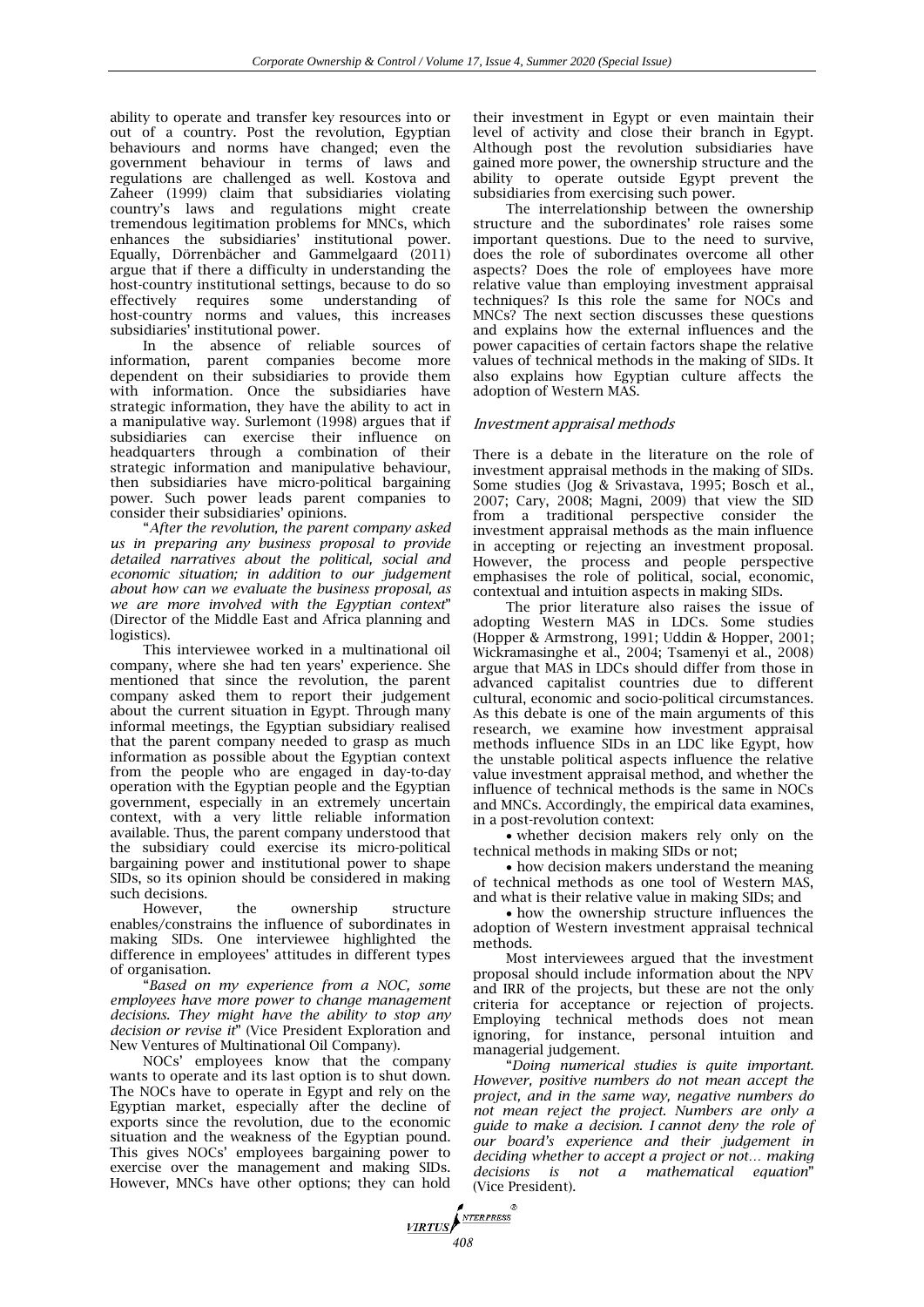This interviewee was a Vice President of an automobile company. His company was planning to open a new showroom; the board of directors (BOD) asked the finance department to prepare an investment proposal. This proposal included the expected rate of return for the next five years of the project. However, these numbers were only used as guidance in making the decision; the interviewee stated that positive numbers are not the sole criterion for project acceptance; numbers are only part of the judgement process. There are many factors to be considered in making a judgement, such as the current political and social situations, economic conditions, competitors, customers' demand and their ability to pay. Individual experience and intuition should not be ignored in evaluating the contextual influences and employing technical tools cannot be the key driver in making SIDs. In this respect, Shank (1996) argues that  $NPV$ cannot be a driver for decisions in manufacturing. There are many contextual and non-quantifiable aspects that must be considered, and most technical tools fail to embrace these aspects. Many studies (Pike, Sharp, & Price, 1989; Carr & Tomkins, 1996; Dempsey, 2003; Madhani, 2008) claim that technical tools ignore non-financial aspects, for instance, future competitive advantage in evaluating investment projects. Grundy and Johnson (1993) argue that the problem with technical methods is that they subject non-financial factors to financial analysis, which causes such factors to lose their meaning.

Most interviewees in both NOCs and MNCs stated that technical methods are based on subjective judgements that are derived from Western culture, which is completely different from the LDCs' culture.

―*One size fits all! This never works in making any SIDs. Each decision has a different situation, so how can I adopt the same methods for each decision? In addition, they are Western, so they may fit Western culture, but never fit our culture as they are based on Western concepts*‖ (Chief Financial Officer).

This interviewee worked as CFO at a construction company. Before he worked in a corporate setting, he had worked in the academic field. He did his Master's degree in a US university and attended many academic conferences, so he had both academic and practical experience. He stated that any technical model mainly depends on predictions and estimations, which are to a great extent based on managerial judgements. For example, to calculate the NPV, it is necessary to estimate the discount rate, which is calculated through estimating the cost of capital and estimating the required rate of return. Thus, numbers cannot be "pure", cannot be isolated from personal judgement. This interviewee mentioned that the concepts of the investment appraisal technical model are based on the Western developed economic environment. For instance, the Western market is an efficient market, there are multiple reliable sources of information, the competition is different and the size of the companies that operate in the market is different from the Egyptian market. Thus, the concept of rate of return is defined according to these economic factors, not the Egyptian one. Even if Egyptian companies would like to adopt this model, it must be customised to fit the Egyptian culture, which means it will be totally changed after considering the influence of political, social and economic factors, and also the personal intuitions and managerial judgements of the Egyptian people, which are different from Western people's judgement. After considering these aspects the technical model will no longer be an objective model. The interviewee called into question the suitability of an abstracted Western model as the main driver in making SIDs in Egypt as an LDC. This consistent with the view of Berry, Zeithaml, and Parasuraman (1985), Uddin and Hopper (2001), Wickramasinghe et al. (2004), Kattan, Pike, and Tayles (2007), Efferin and Hopper (2007), Tsamenyi et al. (2008), Hopper et al. (2009) who argue that different political, social and cultural aspects in LDCs prevent Western MAS being adopted in such contexts.

The empirical evidence is inconsistent with studies (Bosch et al., 2007; Cary, 2008) that view SIDs from a traditional perspective and consider that SIDs are objective decisions. Most interviewees mentioned that SIDs were subjective decisions based on managerial judgements, and they thought that technical methods can be only a part of the process of making SIDs. However, since the revolution, interviewees from both NOC and MNC stated that the relative value of technical methods is dramatically decreased.

―*Numbers can be important but alone are not sufficient to make a decision. Moreover, In the case of uncertainty, they lose their importance as it becomes very difficult in this extremely uncertain situation to express most influences in numbers*‖ (Chief Financial Officer).

This interviewee was a CFO in a national paper company. He mentioned that numbers can be helpful to some extent in a relatively stable environment. However, in an unstable political environment they do not work. In making a SIDs the company relied heavily on government regulations, but it was not possible to be sure that governmental regulation would be the same within the coming five years, to calculate NPV and IRR. Political instability and the ambiguity of government's regulation cannot be reflected through numbers. This interviewee worked for three years in Iraq from 2004-2007. In this period, his company tried to rely on the technical model in making SIDs but it did not work. He mentioned that in this politically unstable period in Iraq, even if his own experience was not helpful; the Iraqi directors knew more than he did. and their judgements were very helpful in making SIDs. The Iraqi people understand their country and what project can be suitable for their context; they know the nature of the customers, competitors and suppliers. Since the revolution in Egypt, this interviewee reported to the BOD and raised the importance of personal intuition in making SIDs, especially as the Egyptian people have a much better understanding of the Egyptian context than any foreign directors. Technical tools also at this time seem to be almost irrelevant and sometimes misleading.

Equally, in the MNCs context, a Vice President of exploration and new ventures of a multinational oil company states that information about the political, economic and social aspects plays a vital role in making SIDs after the revolution. The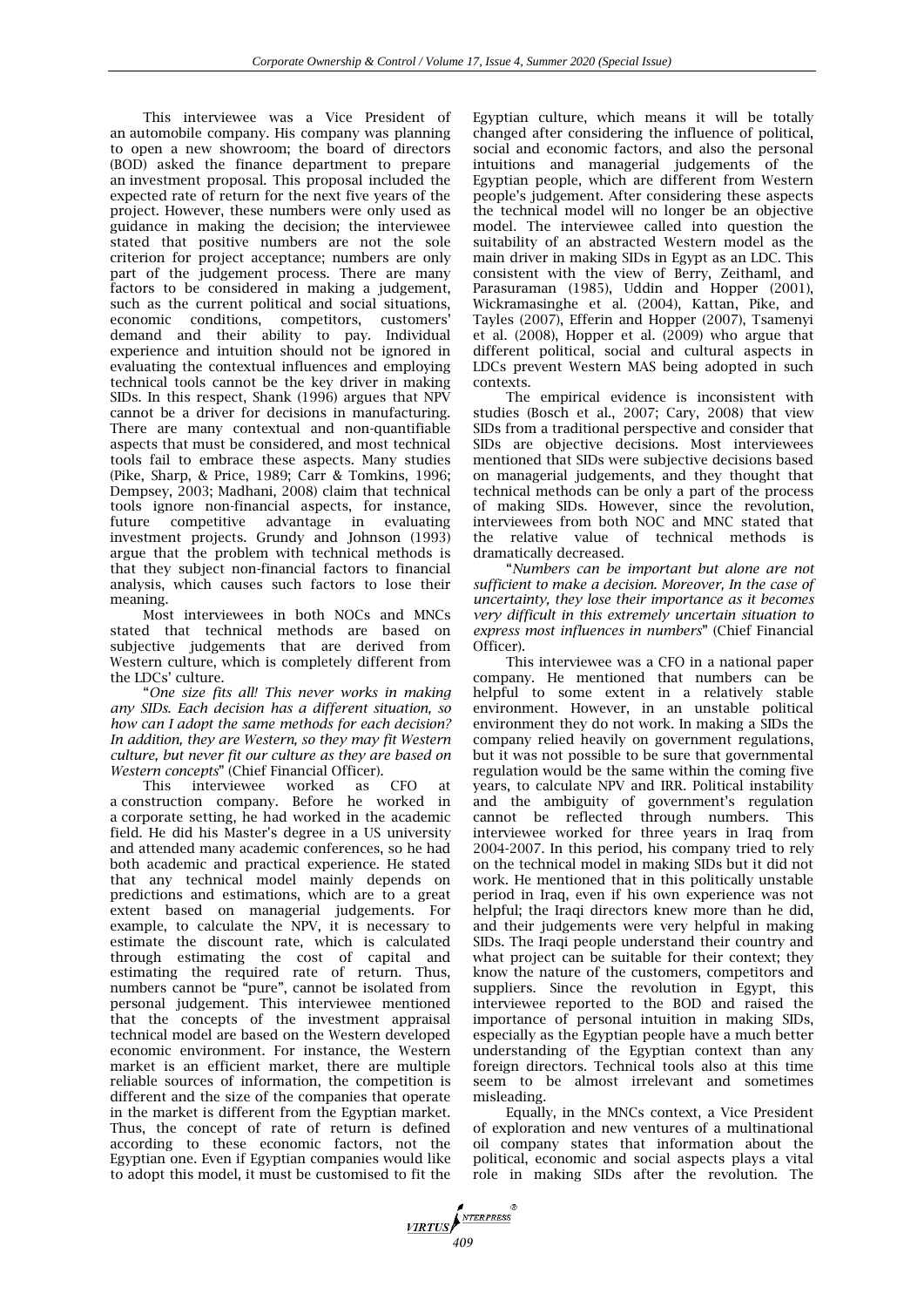company was studying an investment proposal to buy an asset, and he noticed that the BOD changed the approach they used to follow in evaluating projects.

―*Using investment appraisal techniques comes after screening the prospective project. Screening means evaluating the qualitative influences (market demand, security, contract terms and conditions, technical challenges, and the skills needed) for the project. This screening is mainly based on our experience and judgements, in addition to the company board's vision and their desire to accept or reject the project. If there is a preliminary acceptance, then the planning and investment director prepares the technical part of the proposal* (Vice President of Exploration and New Ventures).

He stated that under the original system any investment proposal had to pass through a screening phase and a technical phase, which took place side by side to end up with a comprehensive investment proposal. In the technical phase, the planning and investment director prepared a numerical report using technical methods. However, the screening phase evaluated the qualitative influences, including the market demand, security, information about the new government regulation, security, the expected labour law, tax legislation, customer taste, the government's new economic reform system, government future plans, and the new social system whereby upper and lower limits are set for salaries. Since the revolution, his company board had asked managers to perform two actions. The first was to include extra aspects in the screening phase, as far as possible. The second was to perform the screening phase before the technical one and if there is no preliminary acceptance the proposal should not proceed to the technical phase and should be rejected.

In uncertain contexts relying on technical numbers may not be worthwhile. Several studies (Gordon & Narayanan, 1984; Gul & Chia, 1994; Kattan et al., 2007) argue that in case of high uncertainty, the evaluation process should not be restricted to the application of quantitative techniques. Rather than, an organisation's survival relies on its adaptability and flexibility of the company's MCS in responding to the various aspects that influence the organisation. Kattan et al. (2007) in a study conducted in Palestine, note that as the degree of uncertainty increases, making decisions becomes more complex and accounting numbers less reliable. Chapman (1997) argues that in an uncertain context, accounting information becomes unreliable and accounting numbers seem to have little value. Equally, Prietula and Simon (1989) claim that intuition overcomes the limits of economic rationality that are introduced by rational-analytic models in an unstable environment.

Although most interviewees mentioned that in an uncertain context the technical numbers have very little relative value in making SIDs, MNCs still employ them in their business proposals.

―*We are a multinational organisation, we have a global system, we must prepare investment appraisals and follow the company's rules and regulations. Stakeholders are happy with numbers, they are convinced by them*‖ (Director of MENA region, planning and logistics).

This interviewee worked as Director of MENA

region planning logistics in an MNC, based in Germany, which produces laundry and home care and beauty care products. The interviewee mentioned that there is a need for numbers to be a part of the justification process, in order to justify decisions to the parent company or the stakeholders, because numbers convince various stakeholders (e.g., government agencies, stakeholders (e.g., government agencies, shareholders, banks, etc.) and they are unhappy without numbers. Although the parent company needed the subsidiary company's judgements about the political, social and economic situation since the revolution, the subsidiary company knew that the parent company could easily transfer its investment from Egypt to any other country. They had to follow the parent company's rules and regulations to keep their jobs, even though they knew that technical methods are almost irrelevant to this post-revolution context.

Technical tools seem to be a constraint on the decision makers rather than a driver in making SIDs. Equally, Shank  $(1996)$  argues that "NPV is more a constraint than a decision tool" (p. 47). It claims to be also a constraint on parent companies themselves. Stakeholders push them to articulate numbers. Despite the uncertainty embedded in the external environment in Egypt, due to power relationships, technical methods are still used. Similarly, Pfeffer (1981) argues that organisational structures do not depend on the organisations' external environment; rather, they depend on the internal power relationships within the organisations. Powerful stakeholders can push the company to report their needs and desires (Deegan & Unerman, 2006).

On the other hand, most NOCs, since the revolution, do not employ technical methods. This is due to internal power relationships as well; the employees' bargaining power dominates in this case.

―*During one of my informal meetings with the employees, the finance department manager told me there is no more need to adopt the NPV or IRR in our business proposals. These methods are totally irrelevant for the current situation*" (Business owner).

This is a business owner of a nationally owned metal construction company who mentioned that the need to survive predominates over all other factors in making SIDs. Any factor that contradicts with the target of keeping the company operating should not be considered. This interviewee mentioned that his employees did not believe in the role of technical methods in making SIDs, since they are based on Western political and economic factors, and also based on numerical expectations, which are very hard to predict in a post-revolution context. The employees are more important to business owners than adopting technical methods, as employees have the ability to enable the company to survive. The power of employees as the key driver to survival pushes the decision makers to devalue Western technical methods and agree to stop adopting such methods. This is consistent with Otley's (1994) argument that in a context where chaos is common and surprises are expected, organisations must be able to match their capabilities to the changing needs of the environment to be able to survive.

In brief, the empirical data show that decision makers do not rely on Western technical methods in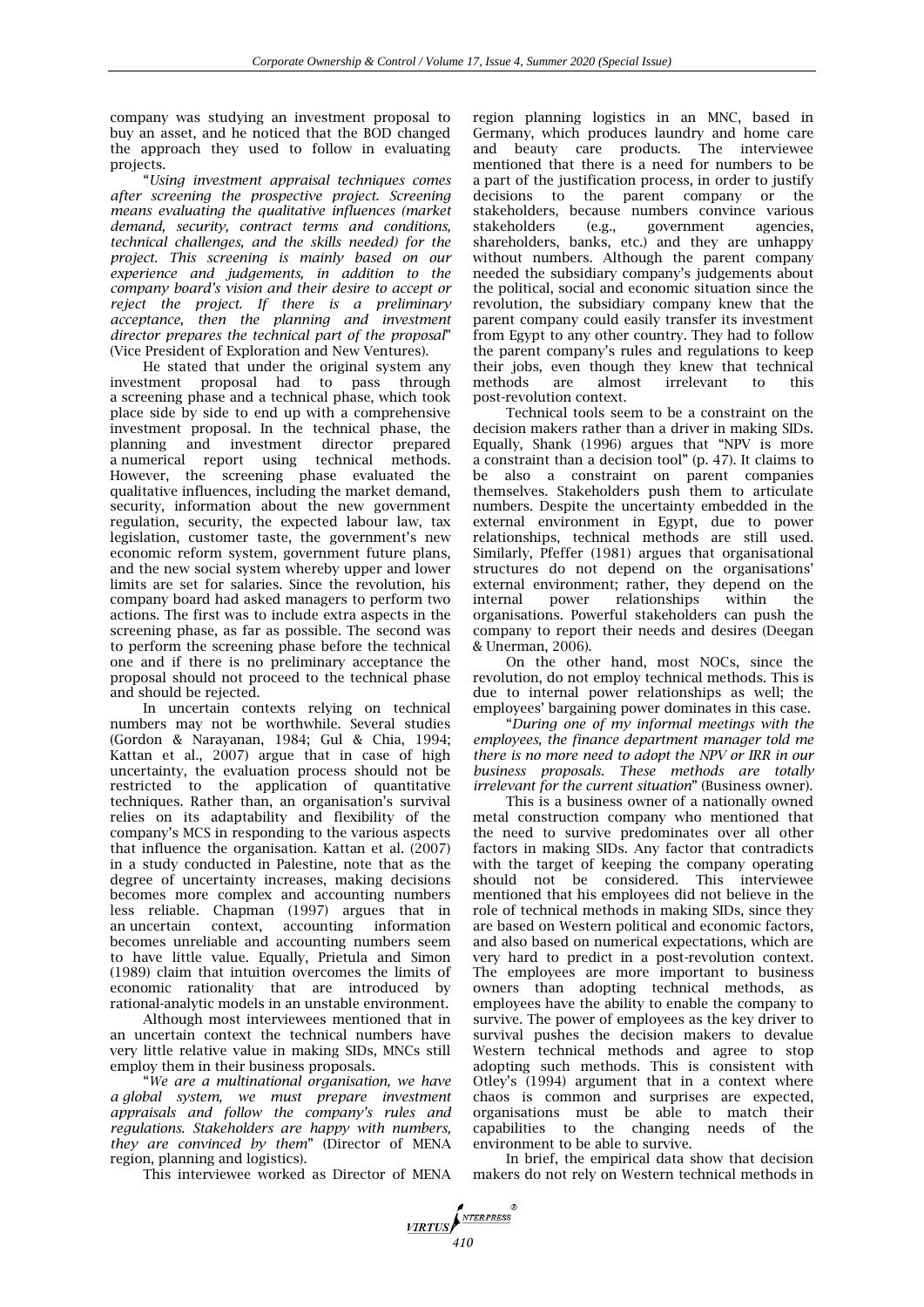making SIDs, as these methods are abstract and are not able to take account of contextual influences. Technical methods reflect the Western political, social and economic factors and so do not fit an LDCs context. The ownership structure through power relationships determines the adoption of Western technical structures in the SIDs context. Since the revolution, technical methods have lost their relative value; conversely, personal intuition and managerial judgement seem to be more relevant to the SID context and post-revolution context as well. Therefore, the next section focuses on the influence of managerial judgement on SIDs, and how the cognitive psychology concepts of heuristics, framing and consensus shape SIDs. How does personal intuition construct the meaning of SIDs?

# 4.2.2. Managerial judgement

Many aspects of managerial judgements have been mentioned in prior literature; cognitive psychology constructs of decision making (Emmanuel et al., 2010); and decision makers' intuition (Pike, 1989; Grundy & Johnson, 1993; Papadakis & Barwise, 2002).

Emmanuel et al. (2010, p. 483) argue that the three main cognitive psychological constructs, heuristics, framing and consensus, have various properties and dimensions. Heuristics can be the individual experiences that affect decisions, either by use in the industry or other benchmarks. Framing can be expressed through risk preferences. Consensus is group decision making that can be achieved through corridor meetings and coalitions. In addition, Kahneman (2003) defines intuition as "thoughts and preferences that come to mind quickly and without much reflection" (p. 697). Such intuitive processes evolve from long experience and learning (Seboo, 1993).

The empirical data show that most interviewees claimed that psychological concepts influence SIDs. A CFO of a national-owned glass company was in a panel to analyse an investment proposal to open a new branch, he stated:

―*I told the top management about my opinion as I have written in my report. They said, Forget about this report and based on your experience how can you judge about that, and we will start to discuss it with you and all the directors to reach a consensus about the decision*‖ (Chief Executive Officer).

This interviewee stated that since the revolution, there is a need for group discussion to reach a consensus. No one alone can, in this uncertain context, make a decision. There are very few reliable sources of information decision makers can use to build up their judgements. There is a need to reach a consensus around the decision, he argued, this is an incentive to the departmental managers, as they are involved in making the decision. If managers support the decision, in the case of possible failure, they would also have the motive to exert more effort to make the project succeed. Consistent with this view, Marsh, Barwise, Thomas, and Wensley (1988) found, from analysing three investment decisions in the UK, that consensus is an important aspect of the managerial judgement for making decisions. Equally, Smith and Murray (1997) found that involving interest parties (consensus) in making investment decisions is very important. Harris (1999) also claims that formal team meetings and group knowledge sharing processes are important aspects in making investment decisions.

In addition to consensus, the interviewee revealed that the owners are also keen to benefit from their managers' experience in making SIDs. On this note, Eisenhardt and Bourgeois (1989) found from case studies of eight micro-computer firms that the "greater the use of experienced counsellors the greater the speed of [the] strategic decision process‖ (p. 559). Counsellors are experienced executives, and the CEO takes account of their opinions in making investment decisions. Findings of Smith and Murray (1997) support the use of "experience" and "checking out" mechanisms in framing investment decisions.

A group of studies (Huff, 1990; Walsh, 1995; Porac & Thomas, 2002) explores the influence of cognitive framing on the process of making strategic decisions. Bower (1970) argues that environmental turbulence creates a challenge for making strategic decisions, an action that requires managers to understand the external environment. In this situation, cognitive frames are the means by which managers sort through these ambiguities (Walsh, 1995). Consistent with this view, the empirical data show that decision makers rely more on cognitive framing since the revolution.

The Chief Financial Officer of a NOC that deals in metal stated that "since the revolution, the board of directors differently act, and interpret the same business proposal in a different way". This interviewee had worked in this company for ten years, and he had personal contact with the BOD. He mentioned that before the revolution the company had prepared a business proposal to buy new machines. The BOD at that time had postponed the decision. One reason for postponing was that the project had a negative NPV. Post the revolution, the BOD had used the same information from the previous business proposal, but this time the company accepted the decision. The information was the same but due to the uncertainty of the external environment the BOD acted differently. In this regard, Huff (1990) argues that cognitive frames, especially during periods of high uncertainty, should be central to the strategic decision making process as agents attempt to make sense of ambiguous signals from the external environment. Decision makers extend their cognitive frame to new issues or transforming frames to align with new circumstances (Snow, Rochford Jr, Worden, & Benford, 1986).

Since the revolution, decision makers in NOC give more weight to their experience and intuition than Western technical structure. On the other hand, MNCs adopt cognitive framing to legitimise the adoption of Western technical methods. Benford and Snow (2000) identify legitimacy claims and frame realignment as two such framing practices. Furthermore, MNCs use their powerful capacities and technology to frame their subsidiaries to articulate Western technical methods as a part of the company's system (Abdelrahman, Masri, & Skoumpopoulou, 2019; Abdelrahman & Papamichail, 2017).

One of the properties of framing is risk preferences. The owner of a nationally owned waiver company insisted that his risk appetite influenced his SIDs. He stated:

*MRTUS*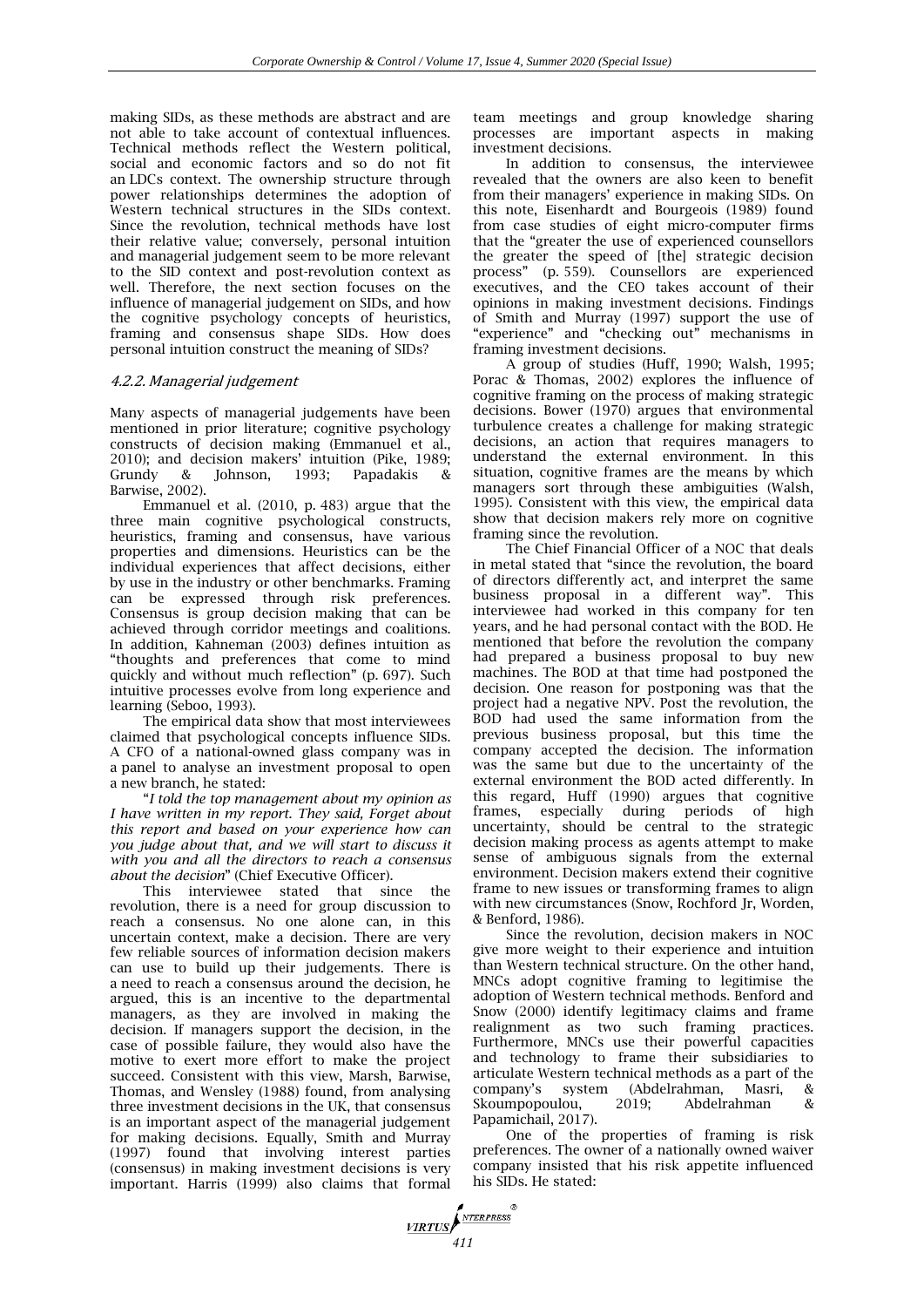―*I am a risk taker. I cannot change myself, I like to have risk, in any risk investment, I like to accept it. I have experience and I believe in my judgement. However, in this corrupt political and economic situation, I have to stop what I used to do*‖ (Business owner).

He stated that he used to accept any risky investment, as his propensity to take risk dominated other influences. Likewise, Kannadhasan and Nandagopal (2010) found that risk propensity influence managers' judgmental decision. External dimensions also influence managers' risk preferences; the unstable political and economic environment shapes the owner's risk preference and pushes him to avoid taking risks in making SIDs.

The political, social and economic climate post the Egyptian revolution emphasises the influence of managerial judgement in making SIDs. This does not mean that managerial judgement can only influence SIDs in an unstable political and economic environment, characterised by extreme uncertainty. The prior literature that explored the influence of managerial judgement did so in a stable context, for instance, the UK (Pike, 1989; Grundy & Johnson, 1993; Emmanuel et al., 2010) and the US (Khatri & Ng, 2000). However, in an extremely uncertain context, the influence of managerial judgement and personal intuition is highly emphasised.

# 5. CONCLUSION

The empirical data are consistent with recent prior literature (Kattan et al., 2007; Emmanuel et al., 2010; Elmassri et al., 2016), arguing that an economic/rational approach does not work on its own, especially in uncertain times. Since the revolution, the influence of political, social and economic aspects is emphasised. The change in governmental regulations, lack of security, transparency and control, and the absence of reliable sources of information contribute to political instability that influences the economic and social environment in the Egyptian context.

The foreign currency crisis arose due to the lack of accountability and government control over the currency market, and also the inappropriate reaction of the central bank to face this crisis. The lack of security also pushes some customers to change their attitude and act differently. The economic situation and government control push some competitors to breach the market rules and lower selling prices. Thus, political instability and the change of political regime after the revolution have led to an unstable economic and social situation. This creates a highly uncertain environment that influences SIDs and internal aspects.

The Egyptian context affects the relative value of various internal factors in the framing of SIDs. Personal experience, subjective intuition and other cognitive psychology concepts, since the revolution, are emphasised in the making of SIDs. The role of subordinates is also emphasised, and their opinions are given more weight in making SIDs. The empirical data show that the relative value of technical methods for both NOCs and MNCs has declined. In Egypt as an LDC, its culture prevents the Western MAS from being adopted. However, the adoption of Western technical methods is based on the power relationships. The need to survive and the desire of employees to stop the adoption of technical methods have pushed the decision makers in NOCs to consider the power of employees to enable the company to survive and stop adopting technical methods.

However, the ability of MNCs to operate elsewhere prevents their subsidiaries from resisting the adoption of technical methods. MNCs still articulate the technical methods, due to the power relationships of stakeholders. Thus, the ownership structure influence also is an important aspect in making SIDs. The different motives underlying NOCs and MNCs construct the meanings of SIDs. There are many complex interrelationships among all aspects. Thus, SIDs cannot be simplified as objective decisions based on employing technical tools.

It was found that the technical methods are derived from Western political, social and economic regime which is completely different from the Egyptian culture as a LDC. Thus, even adopting a Western technical model in the Egyptian context needs customisation in order to fit the Egyptian culture, which means it will be totally changed after considering the influence of political, social and economic aspects. In addition, due to the Egyptian culture, personal intuition and managerial judgements for the Egyptian people are different from Western people's judgement.

In summary, SIDs, ultimately, are judgemental decisions that are affected by various influences. SIDs are not isolated from the political, social and economic aspects. Personal experiences and intuition are crucial to translate external and internal influences into SIDs. The role of the process and people are crucial in making SIDs in the Egyptian context.

There are some limitations of this research as this study investigates how SIDs are made in the Egyptian context through exploring the influence of the internal and external factors on SIDs. The internal factors (e.g., managerial judgements) are framed by the Egyptian culture, as most interviewees are Egyptian and accumulate their experience from working in the Egyptian context, whereas the external factors represent the Egyptian post-revolution context. Accordingly, the study's findings represent how SIDs are made in a specific context at a specific period of time which might constrain its findings for any other context. However, this research does not examine how a specific SID is made, rather than it explores how the complex interrelationships between various factors frame the decision makers' judgements in making such decisions. The meanings underpinning these interrelationships enable us to understand better how SIDs are made in any context.

Another limitation of the study is that all interviewees are working in private-owned companies (either NOC or MNCs); no one works in state-owned companies. The rules and regulations of state-owned companies are different from private ones; also, the role of the decision makers and their degree of flexibility in making SIDs might be different. Thus, exploring the SID in a state-owned company would highlight the influence of public ownership on the process of making SIDs.

Therefore, one idea for future research is focusing on alternative ownership structures such as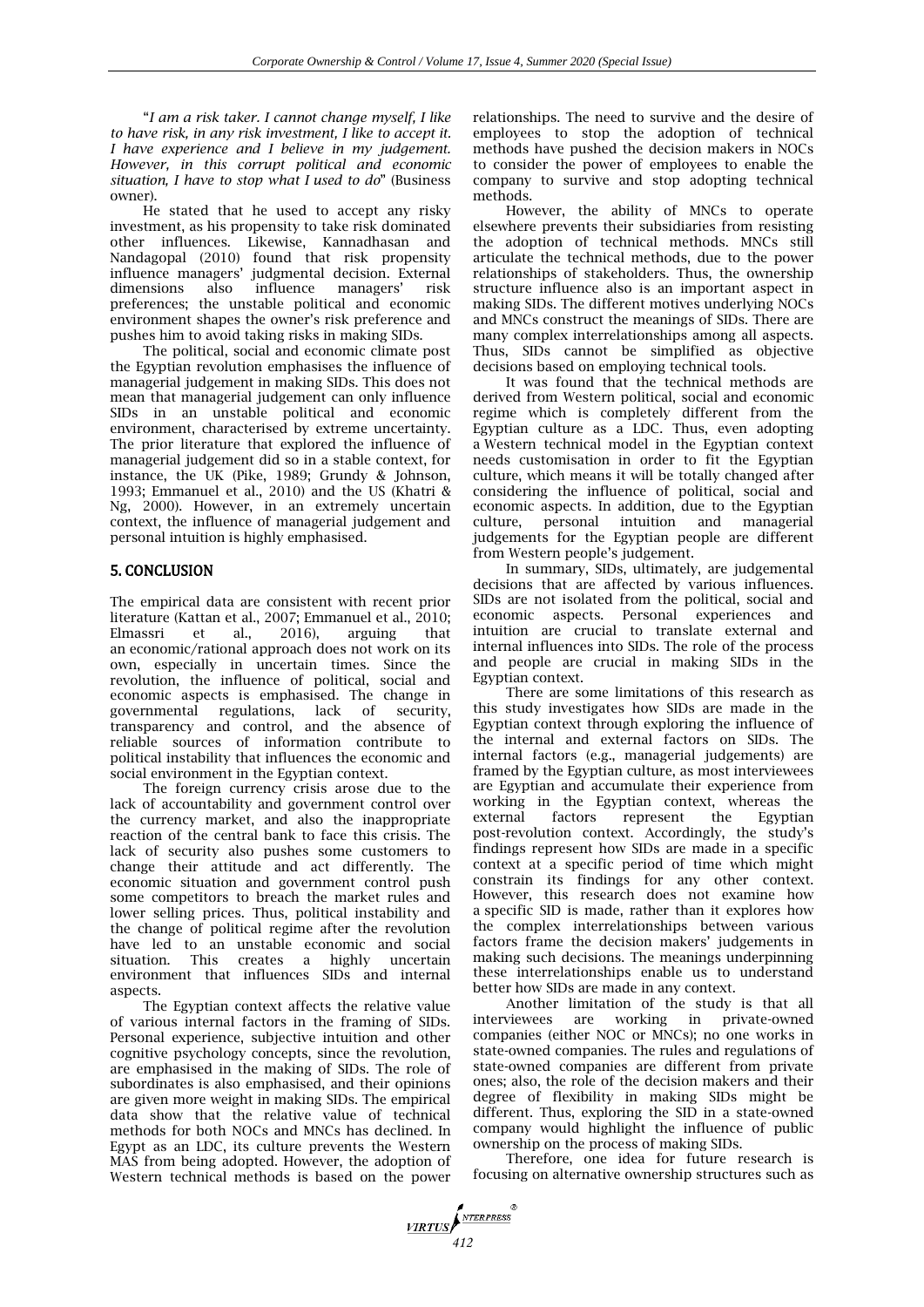state-owned companies; these companies have different structures (e.g., rules and regulations) from private-owned companies. The political aspects and the state intervention affect the process of making SIDs. In addition, conducting in-depth qualitative studies in the Egyptian context for different aspects of MAS. This methodology is under-presented in the Egyptian context and enables us to explore how the Egyptian socio-political context shapes various types of MAS.

#### **REFERENCES**

- 1. Abdel-Kader, M. G., & Dugdale, D. (2001). Evaluating investments in advanced manufacturing technology: A fuzzy set theory approach. *The British Accounting Review*, *33*(4), 455-489. https://doi.org/10.1006/bare.2001.0177
- 2. Abdelrahman, M., & Papamichail, K. N. (2017). Factors affecting knowledge-based decision support systems in multinational corporations. Paper presented at the *21st Conference of the International Federation of Operational Research Societies (IFORS).* Retrieved from https://researchportal.northumbria.ac.uk/en/publications/factors-affecting-knowledgebased-decision-supportsystems-in-multinational-corporations(b30030e1-41e2-4f99-b240-082f5aa99072).html
- 3. Abdelrahman, M., Masri, F., & Skoumpopoulou, D. (2019). Knowledge management systems characteristics that support knowledge sharing and decision-making processes in organizations. In, Y. A. Albastaki, A. I. Al-Alawi, & S. Abdulrahman Al-Bassam (Eds.), *Implementing knowledge management strategy in the public sector* (pp. 72- 90). https://doi.org/10.4018/978-1-5225-9639-4.ch004
- 4. Al-Ahram. (2013, January 28). Egypt's National Salvation Front rejects dialogue with Morsi. *Al-Ahram Online*. Retrieved fro[m http://english.ahram.org.eg/News/63493.aspx](http://english.ahram.org.eg/News/63493.aspx)
- 5. Alam, A., Uddin, M., & Yazdifar, H. (2019). Institutional determinants of R&D investment: Evidence from emerging markets. *Technological Forecasting and Social Change*, *138*, 34-44. https://doi.org/10.1016/j.techfore.2018.08.007
- 6. Alkaraan, F. (2020). Strategic investment decision-making practices in large manufacturing companies: A role for emergent analysis techniques? *Meditari Accountancy Research, 28*(3), 633-653*.* https://doi.org/10.1108/MEDAR-05-2019-0484
- 7. Alkaraan, F., & Northcott, D. (2006). Strategic capital investment decision-making: A role for emergent analysis tools?: A study of practice in large UK manufacturing companies. *The British Accounting Review*, *38*(2), 149-173. https://doi.org/10.1016/j.bar.2005.10.003
- 8. Arnold, G. C., & Hatzopoulos, P. D. (2000). The theory-practice gap in capital budgeting: Evidence from the United Kingdom. *Journal of Business Finance & Accounting*, *27*(5‐6), 603-626. https://doi.org/10.1111/1468- 5957.00327
- 9. Bacharach, S. B., & Lawler, E. J. (1981). *Bargaining: Power, tactics and outcomes*. San Francisco, CA, the USA: Jossey-Bass Inc.
- 10. Benford, R. D., & Snow, D. A. (2000). Framing processes and social movements: An overview and assessment. *Annual Review of Sociology*, *26*, 611-639. https://doi.org/10.1146/annurev.soc.26.1.611
- 11. Bennouna, K., Meredith, G. G., & Marchant, T. (2010). Improved capital budgeting decision making: Evidence from Canada. *Management Decision*, *48*(2), 225-247. https://doi.org/10.1108/00251741011022590
- 12. Berry, L. L., Zeithaml, V. A., & Parasuraman, A. (1985). Quality counts in services, too. *Business Horizons, 28*(3), 44-52. https://doi.org/10.1016/0007-6813(85)90008-4
- 13. Bosch, M.-T., Montllor-Serrats, J., & Tarrazon, M.-A. (2007). NPV as a function of the IRR: The value drivers of investment projects. *Journal of Applied Finance*, *17*(2), 41-45. Retrieved from https://web2.ono.ac.il/ShauserPublish/files/2007.4.pdf
- 14. Bower, G. H. (1970). Organizational factors in memory. *Cognitive Psychology*, *1*(1), 18-46. https://doi.org/10.1016/0010-0285(70)90003-4
- 15. Carr, C. (2005). Are German, Japanese and Anglo‐Saxon strategic decision styles still divergent in the context of globalization? *Journal of Management Studies*, *42*(6), 1155-1188. https://doi.org/10.1111/j.1467- 6486.2005.00537.x
- 16. Carr, C. (2006). Russian strategic investment decision practices compared to those of Great Britain, Germany, the United States, and Japan: Diversity, convergence, and short-termism. *International Studies of Management and Organization*, *36*(4), 82-110. https://doi.org/10.2753/IMO0020-8825360404
- 17. Carr, C., & Harris, S. (2004). The impact of diverse national values on strategic investment decisions in the context of globalization. *International Journal of Cross Cultural Management*, *4*(1), 77-99. https://doi.org/10.1177/1470595804041524
- 18. Carr, C., & Tomkins, C. (1996). Strategic investment decisions: The importance of SCM. A comparative analysis of 51 case studies in U.K., U.S. and German companies. *Management Accounting Research*, *7*(2), 199-217. https://doi.org/10.1006/mare.1996.0012
- 19. Carr, C., & Tomkins, C. (1998). Context, culture and the role of the finance function in strategic decisions. A comparative analysis of Britain, Germany, the U.S.A. and Japan. *Management Accounting Research*, *9*(2), 213- 239. https://doi.org/10.1006/mare.1998.0075
- 20. Carr, C., Kolehmainen, K., & Mitchell, F. (2010). Strategic investment decision making practices: A contextual approach. *Management Accounting Research*, *21*(3), 167-184. https://doi.org/10.1016/j.mar.2010.03.004
- 21. Cary, D. (2008). An integrated approach to alternative capital budgeting techniques, mutually exclusive projects, and consistency with the net present value rule. *Journal of American Academy of Business*, *13*(2), 14-19. Retrieved from http://www.jaabc.com/jaabcv13n2preview.html
- 22. Caton, G. L., Goh, J., & Ke, J. (2019). The interaction effects of CEO power, social connections and incentive compensation on firm value*. Corporate Ownership & Control, 16*(4), 19-30. http://doi.org/10.22495/cocv16i4art2
- 23. Chapman, C. S. (1997). Reflections on a contingent view of accounting. *Accounting, Organizations and Society, 22*(2), 189-205. https://doi.org/10.1016/S0361-3682(97)00001-9

*MIRTUS* **ANTERPRESS**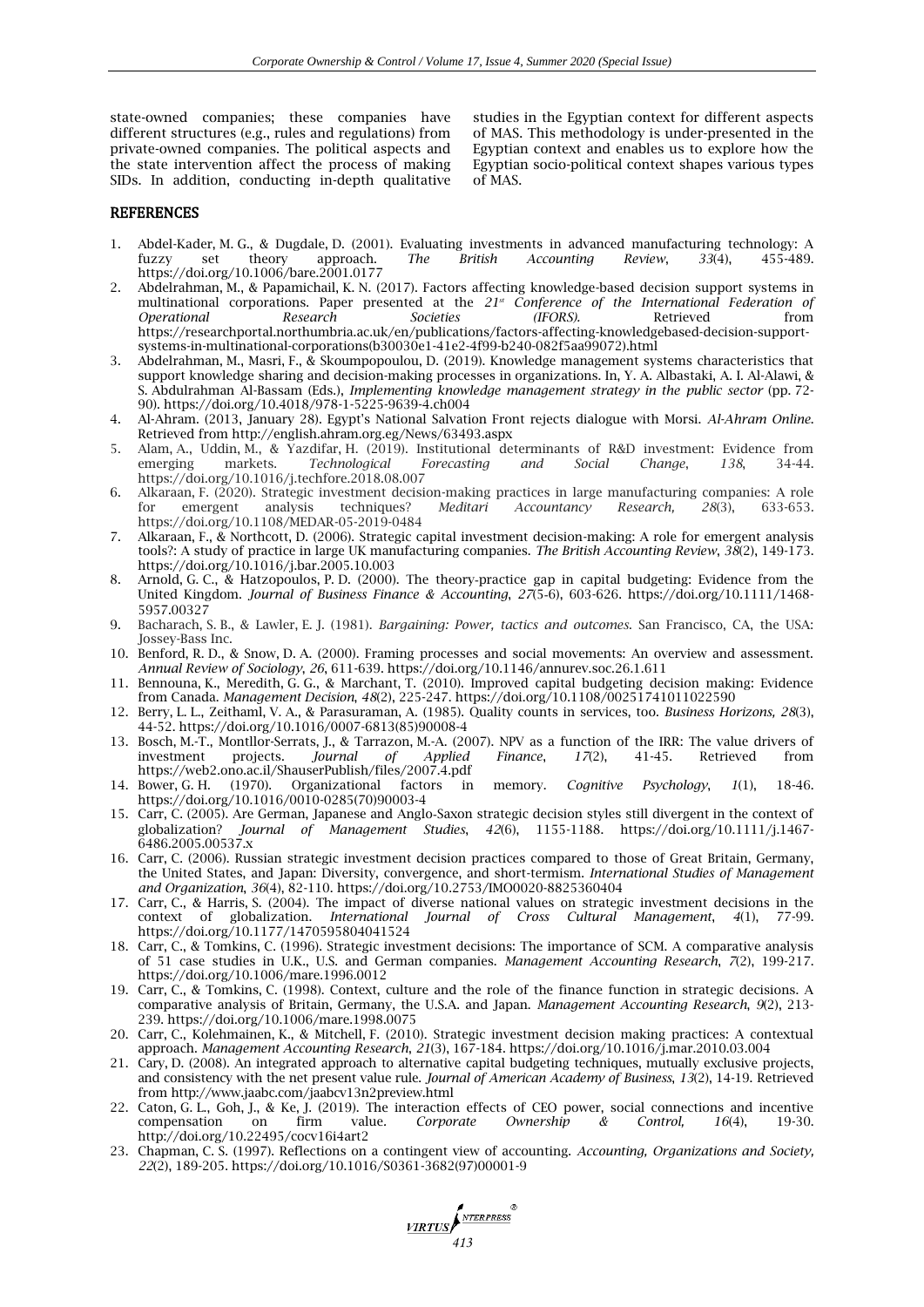- 24. Davis, J. A., Marino, L. D., Aaron, J. R., & Tolbert, C. L. (2011). An examination of entrepreneurial orientation, environmental scanning, and market strategies of non-profit and for-profit nursing home administrators. *Nonprofit and Voluntary Sector Quarterly, 40*(1), 197-211. https://doi.org/10.1177/0899764009351112
- 25. Decrop, A. (1999). Triangulation in qualitative tourism research. *Tourism Management*, *20*(1), 157-161. https://doi.org/10.1016/S0261-5177(98)00102-2
- 26. Deegan, C. M., & Unerman, J. (2006). *Financial accounting theory*. Maidenhead, the UK: McGraw-Hill Education.
- 27. Delmas, M., & Tokat, Y. (2005). Deregulation, governance structures, and efficiency: The U.S. electric utility sector. *Strategic Management Journal*, *26*(5), 441-460. https://doi.org/10.1002/smj.456
- 28. Dempsey, M. J. (2003). A multidisciplinary perspective on the evolution of corporate investment decision making. *Accounting, Accountability and Performance*, *9*(1), 1-33. https://doi.org/10.2139/ssrn.458964
- 29. Dörrenbächer, C., & Gammelgaard, J. (2011). Subsidiary power in multinational corporations: The subtle role of micro-political bargaining power. *Critical Perspectives on International Business*, *7*(1), 30-47. https://doi.org/10.1108/17422041111103822
- 30. Duncan, R. B. (1972). Characteristics of organizational environments and perceived environmental uncertainty. *Administrative Science Quarterly*, *17*(3), 313-327. https://doi.org/10.2307/2392145
- 31. Efferin, S., & Hopper, T. (2007). Management control, culture and ethnicity in a Chinese Indonesian company. *Accounting, Organizations and Society*, *32*(3), 223-262. https://doi.org/10.1016/j.aos.2006.03.009
- 32. Eisenhardt, K. M., & Bourgeois, L. J. (1988). Politics of strategic decision making in high-velocity environments: Toward a midrange theory. *Academy of Management Journal*, *31*(4), 737-770. https://doi.org/10.5465/256337
- 33. Elmassri, M. M., Harris, E. P., & Carter, D. B. (2016). Accounting for strategic investment decision-making under extreme uncertainty. *The British Accounting Review*, *48*(2), 151-168. https://doi.org/10.1016/j.bar.2015.12.002
- 34. Elmassri, M., & Harris, E. (2011). Rethinking budgetary slack as budget risk management. *Journal of Applied Accounting Research*, *12*(3), 278-293. https://doi.org/10.1108/09675421111187700
- 35. Emmanuel, C., Harris, E., & Komakech, S. (2010). Towards a better understanding of capital investment decisions. *Journal of Accounting & Organizational Change*, *6*(4), 477-504. https://doi.org/10.1108/18325911011091837
- 36. Ghoshal, S., & Nohria, N. (1989). Internal differentiation within multinational corporations. *Strategic Management Journal*, *10*(4), 323-337. https://doi.org/10.1002/smj.4250100403
- 37. Gordon, L. A., & Narayanan, V. K. (1984). Management accounting systems, perceived environmental uncertainty and organization structure: An empirical investigation. *Accounting, Organizations and Society*, *9*(1), 33-47. https://doi.org/10.1016/0361-3682(84)90028-X
- 38. Gray, D. E. (2007). *Doing research in the real world*. Thousand Oaks, CA, the USA: Sage Publications.
- 39. Gray, D. E. (2009). *Doing research in the real world* (2nd ed.). Thousand Oaks, CA, the USA: Sage Publications.
- 40. Grundy, T., & Johnson, G. (1993). Managers' perspectives on making major investment decisions: The problem of linking strategic and financial appraisal. *British Journal of Management*, *4*(4), 253-267. https://doi.org/10.1111/j.1467-8551.1993.tb00062.x
- 41. Gul, F. A., & Chia, Y. M. (1994). The effects of management accounting systems, perceived environmental uncertainty and decentralization on managerial performance: A test of three-way interaction. *Accounting, Organizations and Society*, *19*(4-5), 413-426. https://doi.org/10.1016/0361-3682(94)90005-1
- 42. Guy, F. (2003). High-involvement work practices and employee bargaining power. *Employee Relations*, *25*(5), 455-471. https://doi.org/10.1108/01425450310490165
- 43. Haka, S. F., Gordon, L. A., & Pinches, G. E. (1985). Sophisticated capital budgeting selection techniques and firm performance. *The Accounting Review*, *60*(4), 651-669. Retrieved from https://www.jstor.org/stable/247460?seq=1
- 44. Harris, E. (1999). Project risk assessment: A European field study. *The British Accounting Review*, *31*(3), 347- 371. https://doi.org/10.1006/bare.1999.0106
- 45. Harris, E. P., & Elmassri, M. (2011). Capital investment appraisal. In M. G. Abdel-Kader (Ed.), *Review of management accounting research* (pp. 343-377). https://doi.org/10.1057/9780230353275\_14
- 46. Harris, E. P., Northcott, D., Elmassri, M. M., & Huikku, J. (2016). Theorising strategic investment decision-making using strong structuration theory. *Accounting, Auditing & Accountability Journal*, *29*(7), 1177-1203. https://doi.org/10.1108/AAAJ-03-2015-2005
- 47. Hickson, D. J., Butler, R. J., Cray, D., Mallory, G. R., & Wilson, D. C. (1986). *Top decisions: Strategic decisionmaking in organizations*. Oxford, the UK: Blackwell.
- 48. Hopper, T., & Armstrong, P. (1991). Cost accounting, controlling labour and the rise of conglomerates. *Accounting, Organizations and Society*, *16*(5-6), 405-438. https://doi.org/10.1016/0361-3682(91)90037-F
- 49. Hopper, T., Tsamenyi, M., Uddin, S., & Wickramasinghe, D. (2009). Management accounting in less developed countries: What is known and needs knowing. *Accounting, Auditing & Accountability Journal*, *22*(3), 469-514. https://doi.org/10.1108/09513570910945697
- 50. Howarth, D. (2004). Towards a Heideggerian social science: Heidegger, Kisiel and Weiner on the limits of anthropological discourse. *Anthropological Theory*, *4*(2), 229-247. https://doi.org/10.1177/1463499604042817 51. Huff, A. S. (1990). *Mapping strategic thought*. Hoboken, NJ, the USA: John Wiley & Sons.
- 52. Jog, V. M., & Srivastava, A. K. (1995). Capital budgeting practices in corporate Canada. *Financial Practice and Education, Fall/Winter.* Retrieved from https://papers.ssrn.com/sol3/papers.cfm?abstract\_id=7474.
- 53. Kahneman, D. (2003). A perspective on judgment and choice: Mapping bounded rationality. *American Psychologist*, *58*(9), 697-720. https://doi.org/10.1037/0003-066X.58.9.697
- 54. Kannadhasan, M., & Nandagopal, R. (2010). Risk analysis: Strategic investment. *SCMS Journal of Indian Management*, *7*(4), 13-23. Retrieved from https://www.scms.edu.in/journal/article?journal\_id=8
- 55. Kaplan, R. S., & Norton, D. P. (2000). Having trouble with your strategy? Then map it. *Harvard Business Review*. Retrieved from https://hbr.org/2000/09/having-trouble-with-your-strategy-then-map-it
- 56. Kattan, F., Pike, R., & Tayles, M. (2007). Reliance on management accounting under environmental uncertainty: The case of Palestine. *Journal of Accounting & Organizational Change*, *3*(3), 227-249. https://doi.org/10.1108/18325910710820283
- 57. Khatri, N., & Ng, H. A. (2000).The role of intuition in strategic decision making. *Human Relations*, *53*(1), 57-86. https://doi.org/10.1177/0018726700531004

**VIRTUS**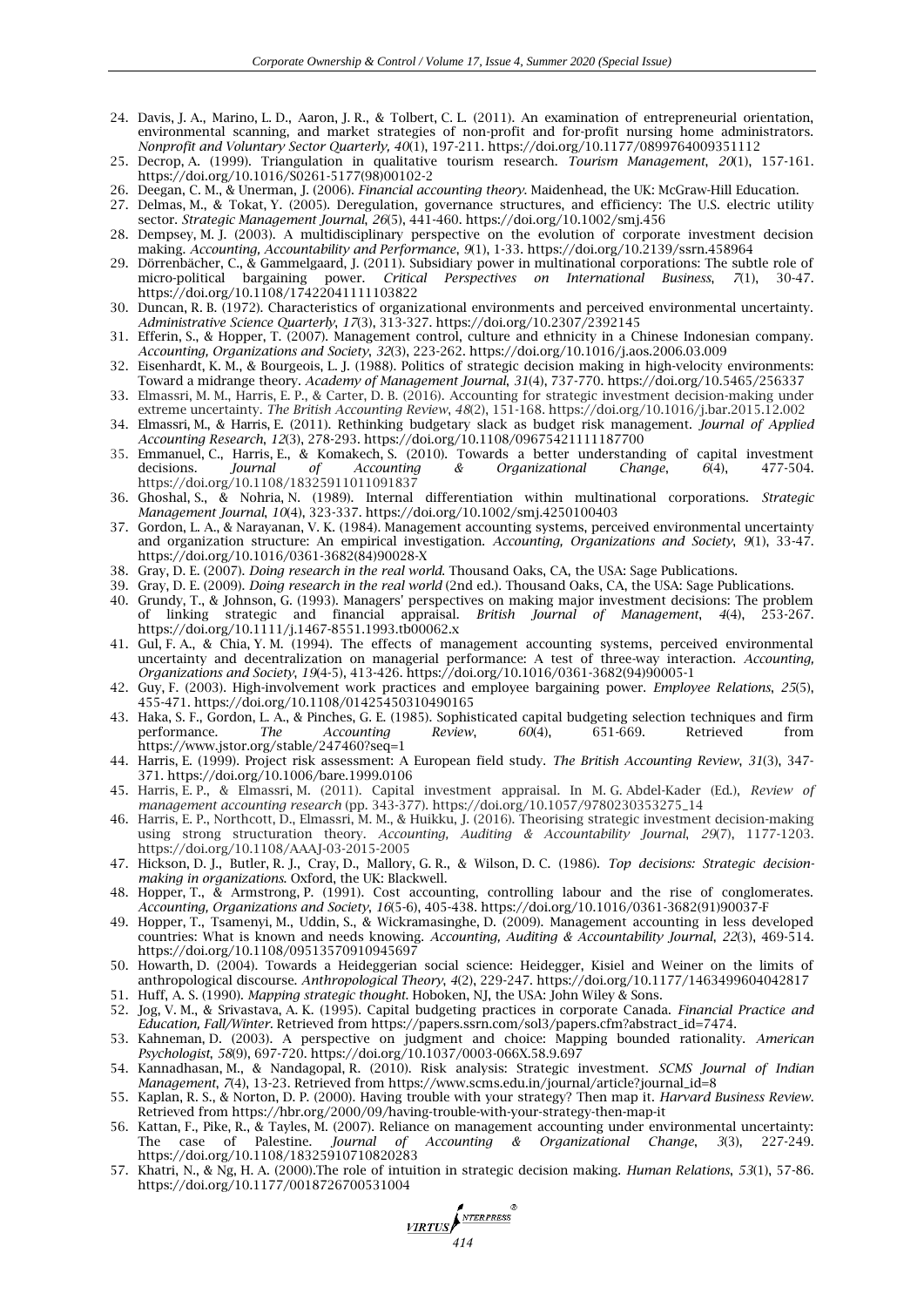- 58. Kostova, T., & Zaheer, S. (1999). Organizational legitimacy under conditions of complexity: The case of the multinational enterprise. *The Academy of Management Review*, *24*(1), 64-81. https://doi.org/10.2307/259037
- 59. Kostyuk, A., & Barros, V. (2018). Corporate governance and company performance: Exploring the challenging issues. *Corporate Governance and Organizational Behavior Review*, *2*(2), 25-31. https://doi.org/10.22495/cgobr\_v2\_i2\_p3
- 60. Kostyuk, A., Mozghovyi, Y., & Govorun, D. (2018). Corporate governance, ownership and control: A review of recent scholarly research. *Corporate Board: Role, Duties and Composition*, *14*(1), 50-56. https://doi.org/10.22495/cbv14i1art4
- 61. Krugman, P. R., & Obstfeld, M. (1997). *International economics: Theory and policy* (4th ed.). Boston, the USA: Addison-Wesleys.
- 62. Lawrence, P. R., & Lorsch, J. W. (1967). Differentiation and integration in complex organizations. *Administrative Science Quarterly*, *12*(1), 1-47. https://doi.org/10.2307/2391211
- 63. Madhani, P. M. (2008). RO-based capital budgeting: A dynamic approach in new economy. *The ICFAI Journal of Applied Finance*, *14*(11), 48-67. Retrieved from https://papers.ssrn.com/sol3/papers.cfm?abstract\_id=1590671
- 64. Magni, C. A. (2009). Correct or incorrect application of CAPM? Correct or incorrect decisions with CAPM? *European Journal of Operational Research*, *192*(2), 549-560. https://doi.org/10.1016/j.ejor.2007.09.027
- 65. Marsh, R., Barwise, P., Thomas, K., & Wensley, C. (1988). Managing strategic investment decisions. In A. M. Pettigrew (Ed.), *Competitiveness and the management process* (pp. 86-136). Oxford, the UK: Blackwell Pub.
- 66. May, T. (1997) *Social research: Issues, methods and process* (2nd ed.). Buckingham, the UK: Open University Press.
- 67. Meyer, K. E., Estrin, S., Bhaumik, S. K., & Peng, M. W. (2009). Institutions, resources, and entry strategies in emerging economies. *Strategic Management Journal*, *30*(1), 61-80. https://doi.org/10.1002/smj.720
- 68. Miller, P. (1993). Accounting as social and institutional practice: An introduction. In A. G. Hopwood, & P. Miller (Eds.), *Accounting as social and institutional practice* (pp. 1-39). Cambridge, the UK: Cambridge University Press.
- 69. Morgan, G. (1988). Accounting as reality construction: Towards a new epistemology for accounting practice. *Accounting, Organizations and Society, 13*(5), 477-485. https://doi.org/10.1016/0361-3682(88)90018-9
- 70. Morsicato, H. G., & Radebaugh, L. H. (1980). Internal performance evaluation of multinational enterprise operations. *The International Executive, 22*(2), 10-12. https://doi.org/10.1002/tie.5060220206
- 71. Nair, S. K. (1995). Modeling strategic investment decisions under sequential technological change. *Management Science*, *41*(2), 282-297. https://doi.org/10.1287/mnsc.41.2.282
- 72. Namey, E., Guest, G., Thairu, L., & Johnson, L. (2008). Data reduction techniques for large qualitative data sets. In G. Guest, & K. MacQueen (Eds.), *Handbook for Team-Based Qualitative Research* (pp. 137-161). Retrieved from https://www.researchgate.net/profile/Nageswara\_Posinasetti/post/How\_do\_you\_deal\_with\_rich\_too\_much\_dat a\_for\_a\_qualitative\_research\_study/attachment/59d62f87c49f478072ea000a/AS:273588442075143@14422399 75624/download/Data+Reduction+Techniques.pdf
- 73. Nigri, G., Del Baldo, M., & Agulini, A. (2020). Integrated sustainable performance management systems: A case study on Italian benefit corporations. *Corporate Ownership and Control*, *17*(2), 65-76. https://doi.org/10.22495/cocv17i2art6
- 74. Otley, D. (1994). Management control in contemporary organizations: Towards a wider framework. *Management Accounting Research*, *5*(3-4), 289-299. https://doi.org/10.1006/mare.1994.1018
- 75. Papadakis, V. M., & Barwise, P. (2002). How much do CEOs and top managers matter in strategic decision‐ making? *British Journal of Management*, *13*(1), 83-95. https://doi.org/10.1111/1467-8551.00224
- 76. Peng, M. W., Wang, D. Y. L., & Jiang, Y. (2008). An institution-based view of international business strategy: A focus on emerging economies. *Journal of International Business Studies*. 39(5). 920-936. focus on emerging economies. *Journal of International Business Studies*, *39*(5), 920-936. https://doi.org/10.1057/palgrave.jibs.8400377
- 77. Perrow, C. (1970). *Organizational analysis: A sociological view*. Belmont, CA, the USA: Wadsworth.
- 78. Pfeffer, J. (1981). *Power in organizations*. Marshfield, MA, the USA: Pitman.
- 79. Pike, R. (1989). Do sophisticated capital budgeting approaches improve investment decision-making effectiveness? *The Engineering Economist*, *34*(2), 149-161. https://doi.org/10.1080/00137918908902983
- 80. Pike, R., Sharp, J., & Price, D. (1989). AMT investment in the larger UK firm. *International Journal of Operations & Production Management*, *9*(2), 13-26. https://doi.org/10.1108/EUM0000000001221
- 81. Porac, J. F., & Thomas, H. (2002). Managing cognition and strategy: Issues, trends and future directions. In A. Pettigrew, H. Thomas, & R. Whittington (Eds.), *Handbook of strategy and management* (pp. 165-181). <https://doi.org/10.4135/9781848608313.n8>
- 82. Prietula, M. J., & Simon, H. A. (1989). The experts in your midst. *Harvard Business Review*, *January–February*, 120-124. Retrieved from https://hbr.org/1989/01/the-experts-in-your-midst
- 83. Ring, P. S., Lenway, S. A., & Govekar, M. (1990). Management of the political imperative in international business. *Strategic Management Journal*, *11*(2), 141-151. https://doi.org/10.1002/smj.4250110206
- 84. Scapens, R. W. (1985). *Management accounting: A review of contemporary developments*. https://doi.org/10.1007/978-1-349-18054-7
- 85. Schneider, S. C., & De Meyer, A. (1991). Interpreting and responding to strategic issues: The impact of national culture. *Strategic Management Journal*, *12*(4), 307-320. https://doi.org/10.1002/smj.4250120406
- 86. Seboo, T. C. (1993). The value of experience and intuition*. Financial Management*, *22*(1), 27. Retrieved from https://search.proquest.com/openview/7da2bcd5bcdc8e431388e6334c5488e7/1?pq-origsite=gscholar&cbl=48190
- 87. Shank, J. K. (1996). Analysing technology investments From NPV to strategic cost management (SCM). *Management Accounting Research*, *7*(2), 185-197. https://doi.org/10.1006/mare.1996.0011
- 88. Slagmulder, R., Bruggeman, W., & van Wassenhove, L. (1995). An empirical study of capital budgeting practices for strategic investments in CIM technologies. *International Journal of Production Economics*, *40*(2-3), 121-152. https://doi.org/10.1016/0925-5273(95)00069-7
- 89. Smith, D., & Murray, K. (1997). *Coping mechanisms: The use of informal techniques to deal with the uncertainty of investment decisions'* (CIMA Research Foundation Management Report, Chartered Institute of Management Accountants, London).

**VIRTUS** ATERPRESS<sup>®</sup>